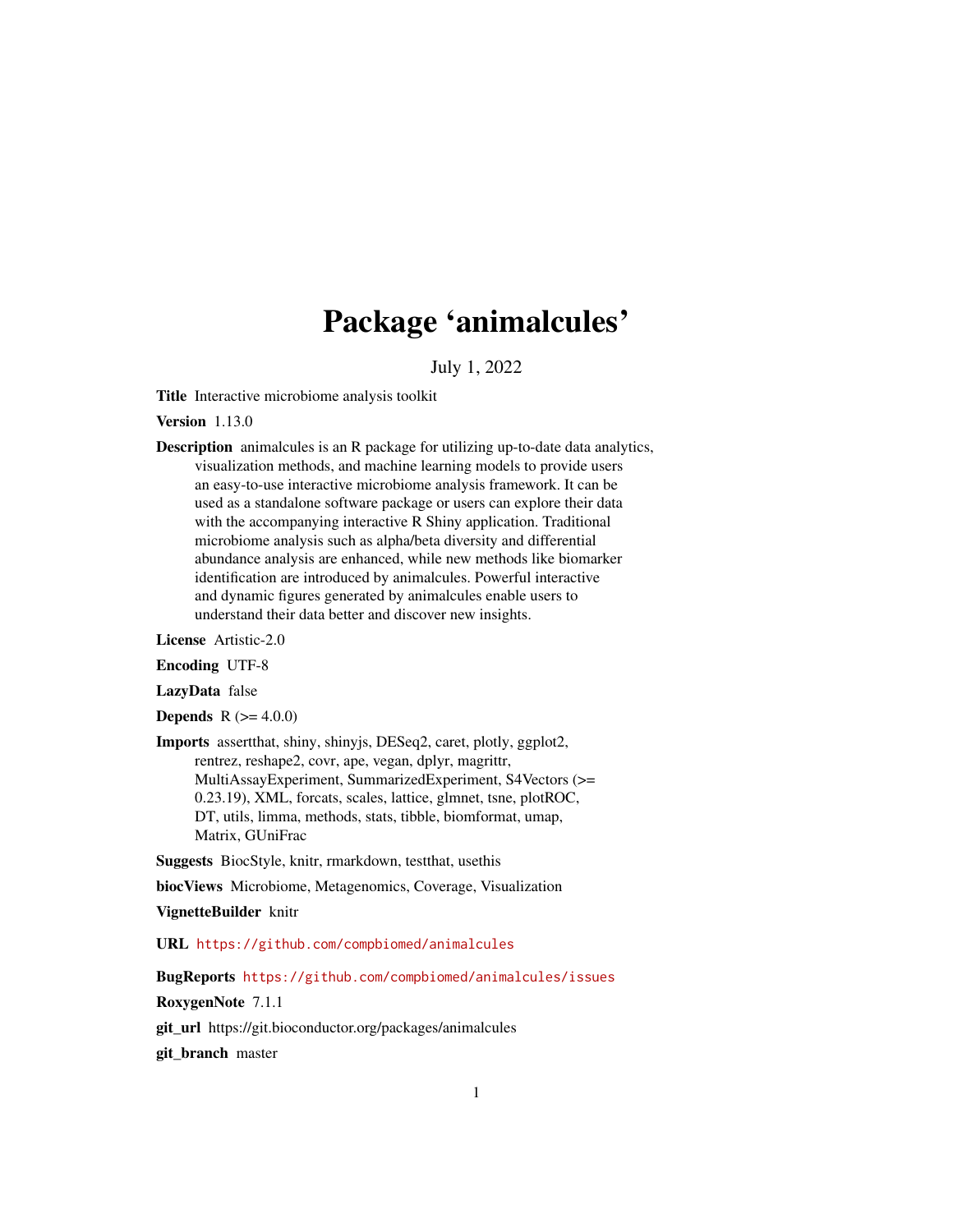git\_last\_commit acdcc6d

git\_last\_commit\_date 2022-04-26

Date/Publication 2022-07-01

Author Yue Zhao [aut, cre] (<<https://orcid.org/0000-0001-5257-5103>>), Anthony Federico [aut] (<<https://orcid.org/0000-0002-9200-1689>>), W. Evan Johnson [aut] (<<https://orcid.org/0000-0002-6247-6595>>)

Maintainer Yue Zhao <yuezh@bu.edu>

# R topics documented:

| 3                          |
|----------------------------|
| $\overline{4}$             |
| $\overline{4}$             |
| 5                          |
| $\overline{5}$             |
| 6                          |
| $\overline{7}$             |
| 8                          |
| 9                          |
| 10                         |
| 11                         |
| 12                         |
| 13                         |
| 14                         |
| 15                         |
| $-16$                      |
|                            |
|                            |
| - 19                       |
| 20                         |
| 21                         |
| $find\_taxonomy_300$<br>21 |
| 22                         |
| 23                         |
| 23                         |
| 24                         |
| 24                         |
| 25                         |
|                            |
|                            |
|                            |
| 27                         |
| 28                         |
|                            |
|                            |
|                            |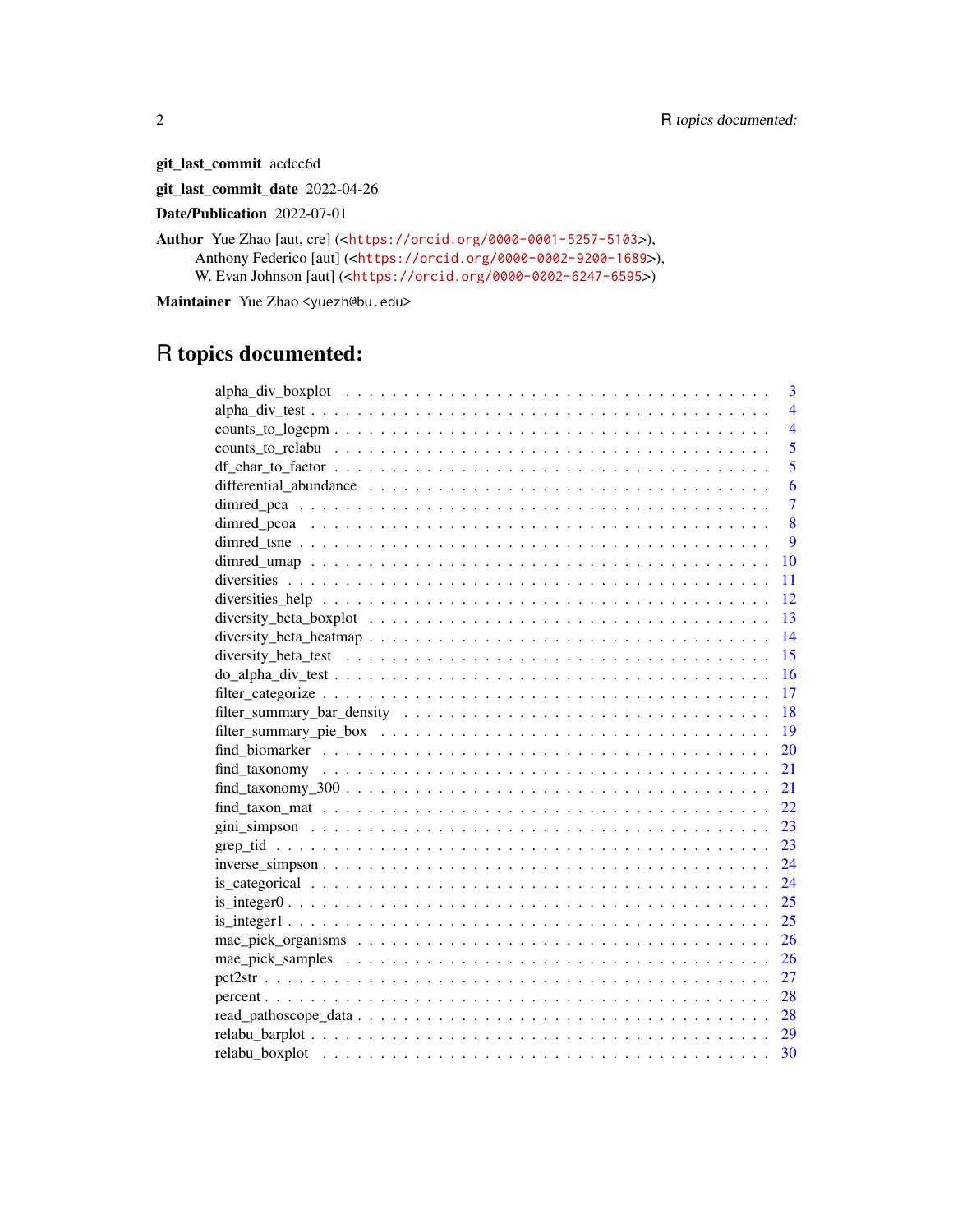#### <span id="page-2-0"></span>alpha\_div\_boxplot 3

| Index | 36 |
|-------|----|
|       |    |
|       |    |
|       |    |
|       |    |
|       |    |
|       |    |

alpha\_div\_boxplot *Alpha diversity boxplot*

#### Description

Alpha diversity boxplot

#### Usage

```
alpha_div_boxplot(
 MAE,
 tax_level,
 condition,
 alpha_metric = c("inverse_simpson", "gini_simpson", "shannon", "fisher", "coverage",
    "unit")
\mathcal{L}
```
#### Arguments

| MAF          | A multi-assay experiment object     |
|--------------|-------------------------------------|
| tax_level    | The taxon level used for organisms  |
| condition    | Which condition to group samples    |
| alpha_metric | Which alpha diversity metric to use |

#### Value

A plotly object

#### Examples

```
data_dir = system.file('extdata/MAE.rds', package = 'animalcules')
toy_data <- readRDS(data_dir)
p <- alpha_div_boxplot(toy_data,
                       tax_level = 'genus',
                       condition = 'DISEASE',
                       alpha_metric = 'shannon')
```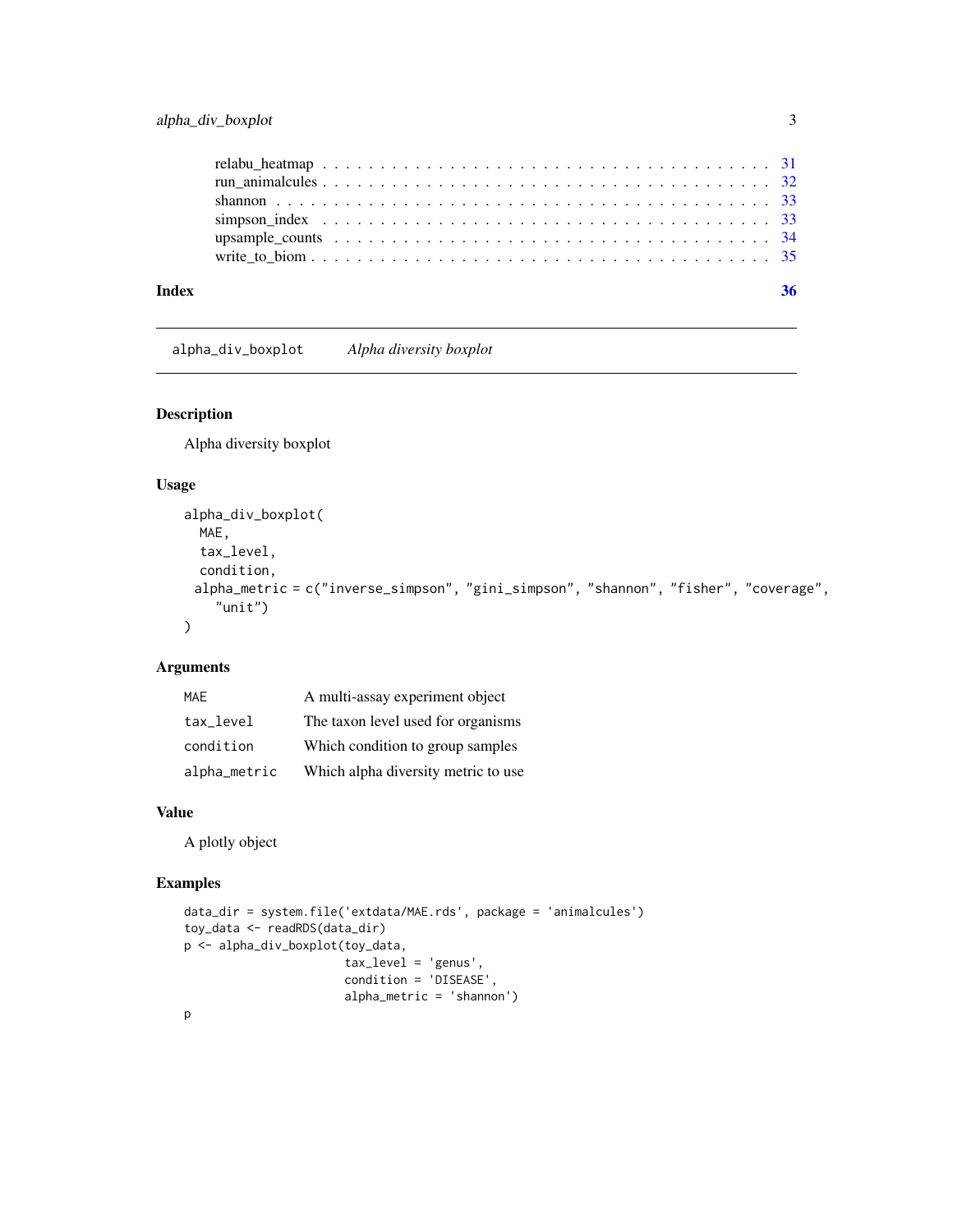<span id="page-3-0"></span>alpha\_div\_test *Get alpha diversity*

#### Description

Get alpha diversity

#### Usage

alpha\_div\_test(sam\_table, alpha\_stat)

#### Arguments

| sam table  | A dataframe with 2 cols, richness and condition |
|------------|-------------------------------------------------|
| alpha_stat | Wilcoxon rank sum test or T-test for the test   |

#### Value

A dataframe

#### Examples

```
df_test <- data.frame(richness = seq_len(10),
condition = c(rep(1,5), rep(0,5)))alpha_div_test(df_test,alpha_stat='Wilcoxon rank sum test')
```
counts\_to\_logcpm *Covert a counts table to a relative abundances table*

#### Description

Covert a counts table to a relative abundances table

#### Usage

```
counts_to_logcpm(counts_table)
```
#### Arguments

counts\_table A organism x sample data frame of counts

#### Value

A organism x sample data frame of logcpm counts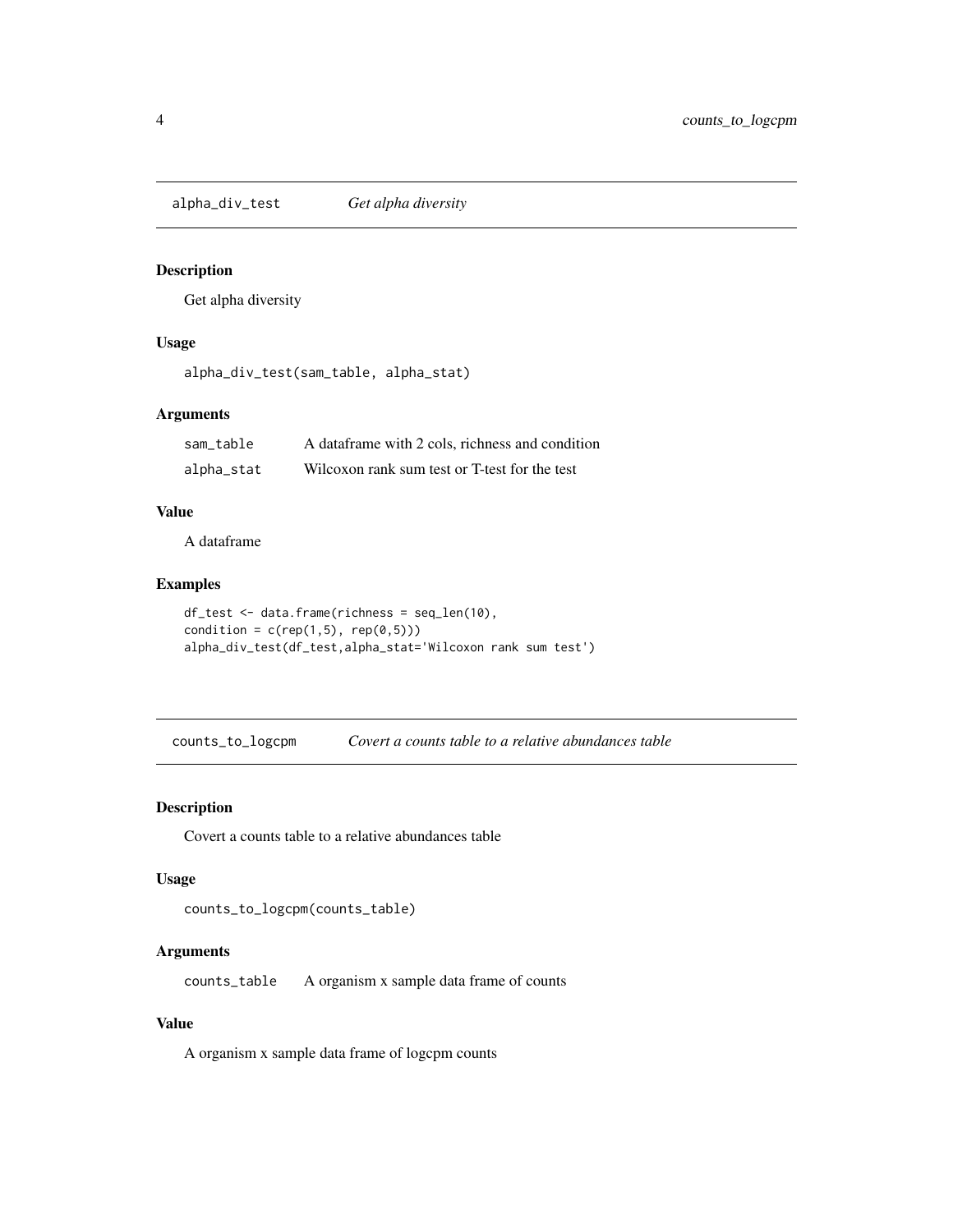#### <span id="page-4-0"></span>Examples

logcpm <- counts\_to\_logcpm(as.data.frame(matrix(seq\_len(12),4)))

counts\_to\_relabu *Covert a counts table to a relative abundances table*

#### Description

Covert a counts table to a relative abundances table

#### Usage

counts\_to\_relabu(counts\_table)

#### Arguments

counts\_table A organism x sample data frame of counts

#### Value

A organism x sample data frame of relative abundances

#### Examples

```
counts_to_relabu(matrix(seq_len(12),4))
```
df\_char\_to\_factor *Factorize all categorical columns*

#### Description

Factorize all categorical columns

#### Usage

df\_char\_to\_factor(df)

#### Arguments

df A sample x condition data frame

#### Value

A sample x condition data frame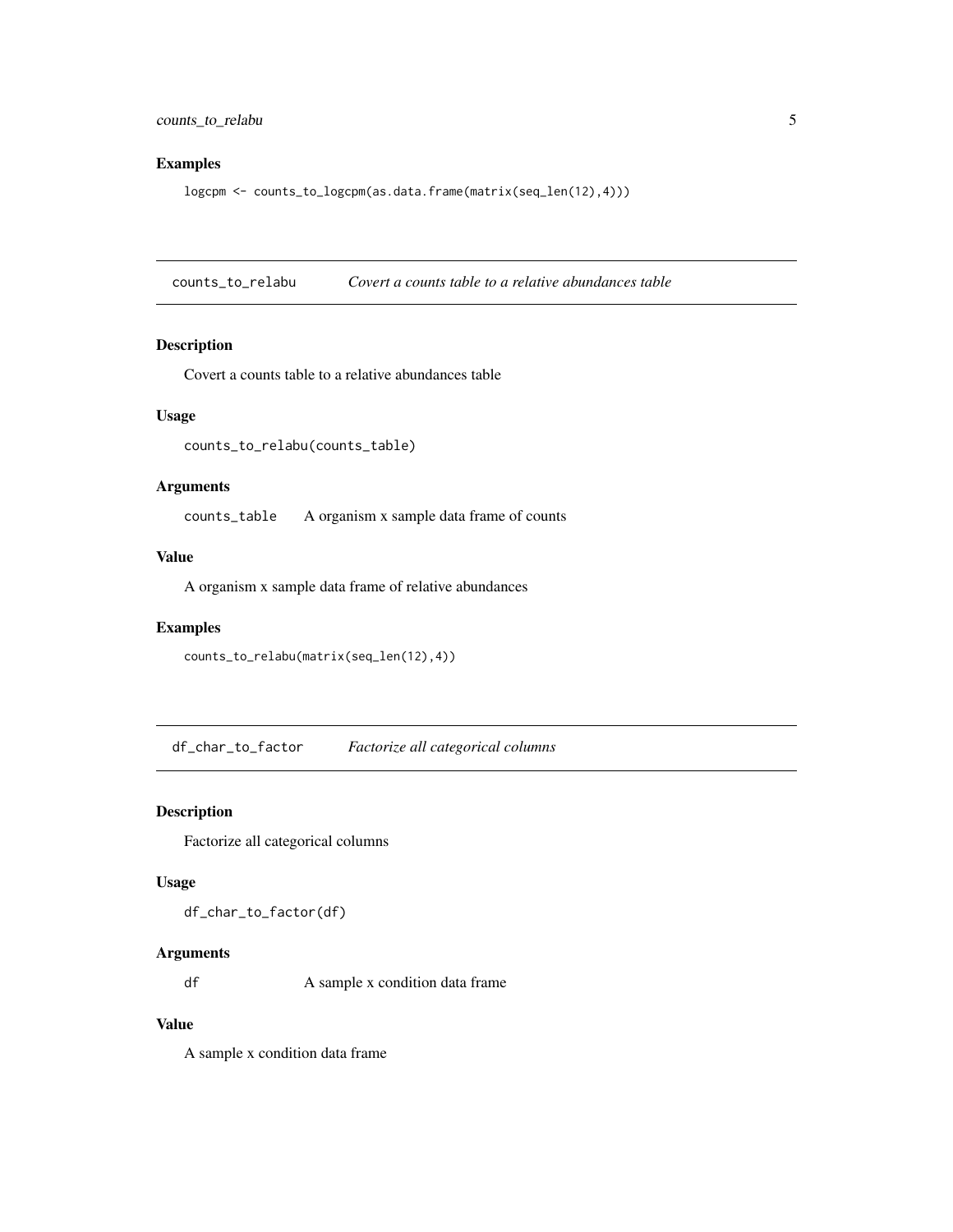#### <span id="page-5-0"></span>Examples

df\_char\_to\_factor(matrix(seq\_len(12)))

differential\_abundance

*Differential abundance analysis*

#### Description

Differential abundance analysis

#### Usage

```
differential_abundance(
 MAE,
 tax_level,
  input_da_condition = c(),
  input_da_condition_covariate = NULL,
 min_num_filter = 5,
  input_da_padj_cutoff = 0.05,
 method = "DESeq2")
```
#### Arguments

| <b>MAE</b>                   | A multi-assay experiment object                            |  |
|------------------------------|------------------------------------------------------------|--|
| tax_level                    | The taxon level used for organisms                         |  |
| input_da_condition           |                                                            |  |
|                              | Which condition is the target condition                    |  |
| input_da_condition_covariate |                                                            |  |
|                              | Covariates added to linear function                        |  |
|                              | min_num_filter Minimum number reads mapped to this microbe |  |
| input_da_padj_cutoff         |                                                            |  |
|                              | adjusted pValue cutoff                                     |  |
| method                       | choose between DESeq2 and limma                            |  |

#### Value

A output dataframe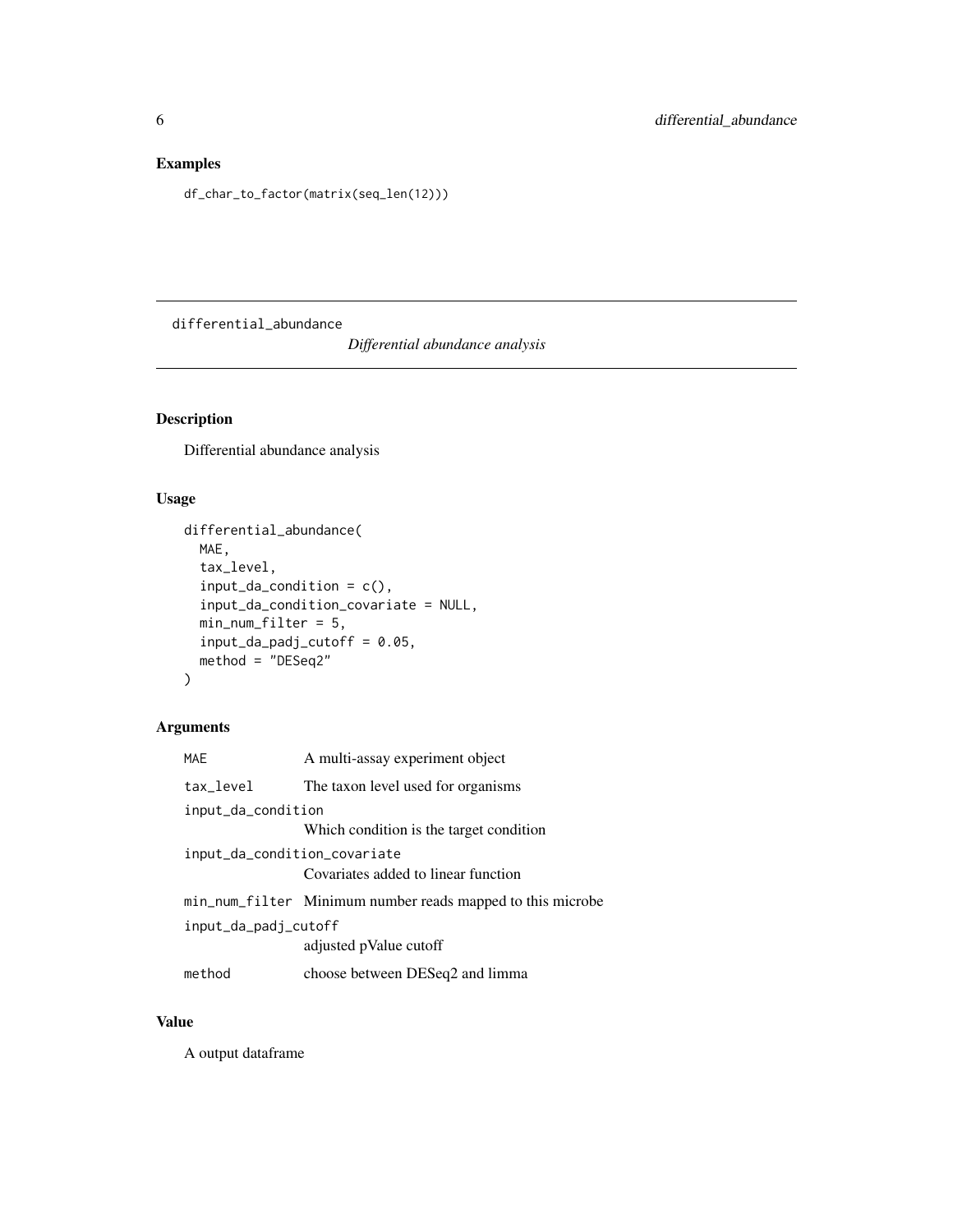#### <span id="page-6-0"></span>dimred\_pca 7

#### Examples

```
data_dir = system.file("extdata/MAE.rds", package = "animalcules")
toy_data <- readRDS(data_dir)
differential_abundance(toy_data,
tax_level="phylum",
input_da_condition=c("DISEASE"),
min_num_filter = 2,
input\_da\_padj\_cutoff = 0.5,
method = "DESeq2")
```
#### dimred\_pca *Dimensionality reduction through PCA*

#### Description

Dimensionality reduction through PCA

#### Usage

```
dimred_pca(
 MAE,
  tax_level,
  color,
  shape = NULL,
 pcx = 1,
 pcy = 2,
 pcz = NULL,datatype = c("logcpm", "relabu", "counts")
\mathcal{L}
```
#### Arguments

| <b>MAE</b> | A multi-assay experiment object                      |
|------------|------------------------------------------------------|
| tax_level  | The taxon level used for organisms                   |
| color      | A condition to color data points by e.g. "AGE"       |
| shape      | A condition to shape data points by e.g. "SEX"       |
| pcx        | Principal component on the x-axis e.g. 1             |
| pcy        | Principal component on the y-axis e.g. 2             |
| pcz        | Principal component on the z-axis e.g. 3             |
| datatype   | Datatype to use e.g. c("logcpm", "relabu", "counts") |

#### Value

A list with a plotly object and summary table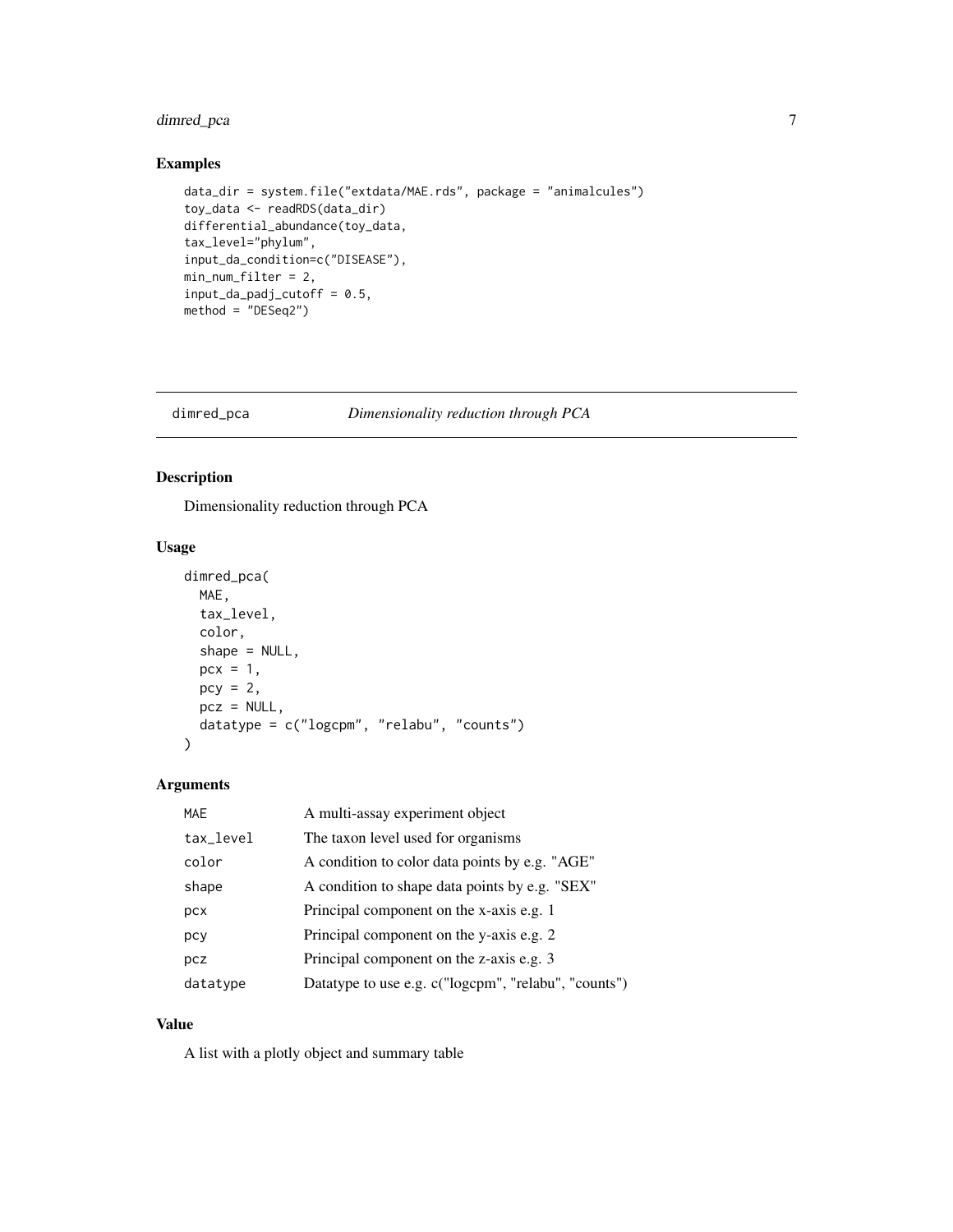#### Examples

```
data_dir = system.file("extdata/MAE.rds", package = "animalcules")
toy_data <- readRDS(data_dir)
result <- dimred_pca(toy_data,
                     tax_level="genus",
                     color="AGE",
                     shape="DISEASE",
                     pcx=1,
                     pcy=2,
                     datatype="logcpm")
result$plot
result$table
```
dimred\_pcoa *Dimensionality reduction through PCoA*

#### Description

Dimensionality reduction through PCoA

#### Usage

```
dimred_pcoa(
 MAE,
  tax_level,
 color,
 shape = NULL,
 axx = 1,
 axy = 2,axz = NULL,method = c("bray", "jaccard")
)
```
#### Arguments

| <b>MAE</b> | A multi-assay experiment object                |
|------------|------------------------------------------------|
| tax_level  | The taxon level used for organisms             |
| color      | A condition to color data points by e.g. "AGE" |
| shape      | A condition to shape data points by e.g. "SEX" |
| axx        | Principle coordinate on the x-axis e.g. 1      |
| axy        | Principle coordinate on the y-axis e.g. 2      |
| axz        | Principle coordinate on the z-axis e.g. 2      |
| method     | Method to use e.g. c("bray", "jaccard")        |

<span id="page-7-0"></span>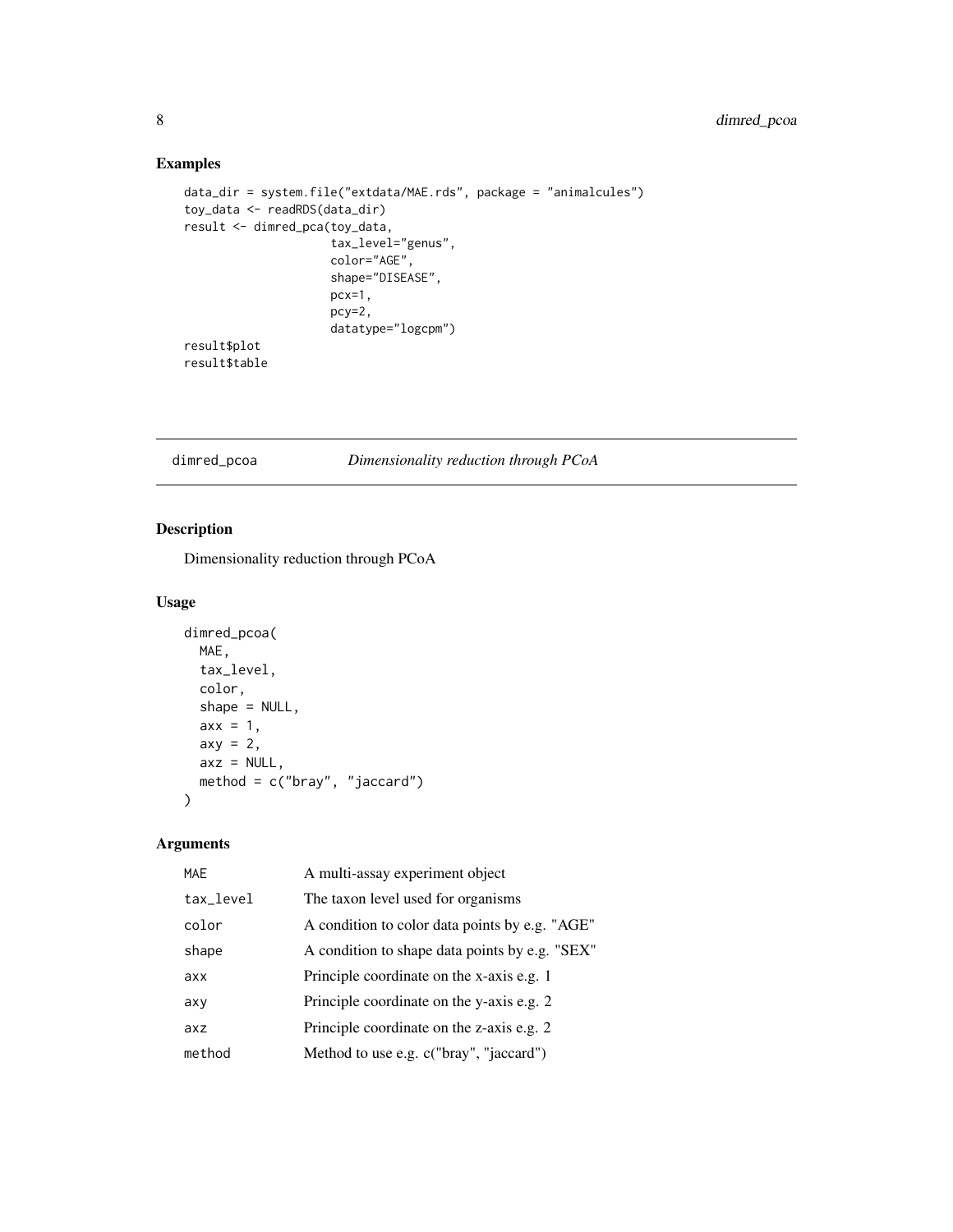#### <span id="page-8-0"></span>dimred\_tsne 9

#### Value

A list with a plotly object and summary table

#### Examples

```
data_dir = system.file("extdata/MAE.rds", package = "animalcules")
toy_data <- readRDS(data_dir)
result <- dimred_pcoa(toy_data,
                      tax_level="genus",
                      color="AGE",
                      shape="DISEASE",
                      axx=1,
                      axy=2,
                      method="bray")
result$plot
result$table
```
#### dimred\_tsne *Dimensionality reduction through t-SNE*

#### Description

Dimensionality reduction through t-SNE

#### Usage

```
dimred_tsne(
 MAE,
  tax_level,
  color,
  shape = NULL,
 k = c("2D", "3D"),
  initial_dims = 30,
 perplexity = 10,
  datatype = c("logcpm", "relabu", "counts"),
  tsne_cache = NULL
)
```
#### Arguments

| MAE       | A multi-assay experiment object                |
|-----------|------------------------------------------------|
| tax_level | The taxon level used for organisms             |
| color     | A condition to color data points by e.g. "AGE" |
| shape     | A condition to shape data points by e.g. "SEX" |
| k         | Plot dimensions e.g. c("2D","3D")              |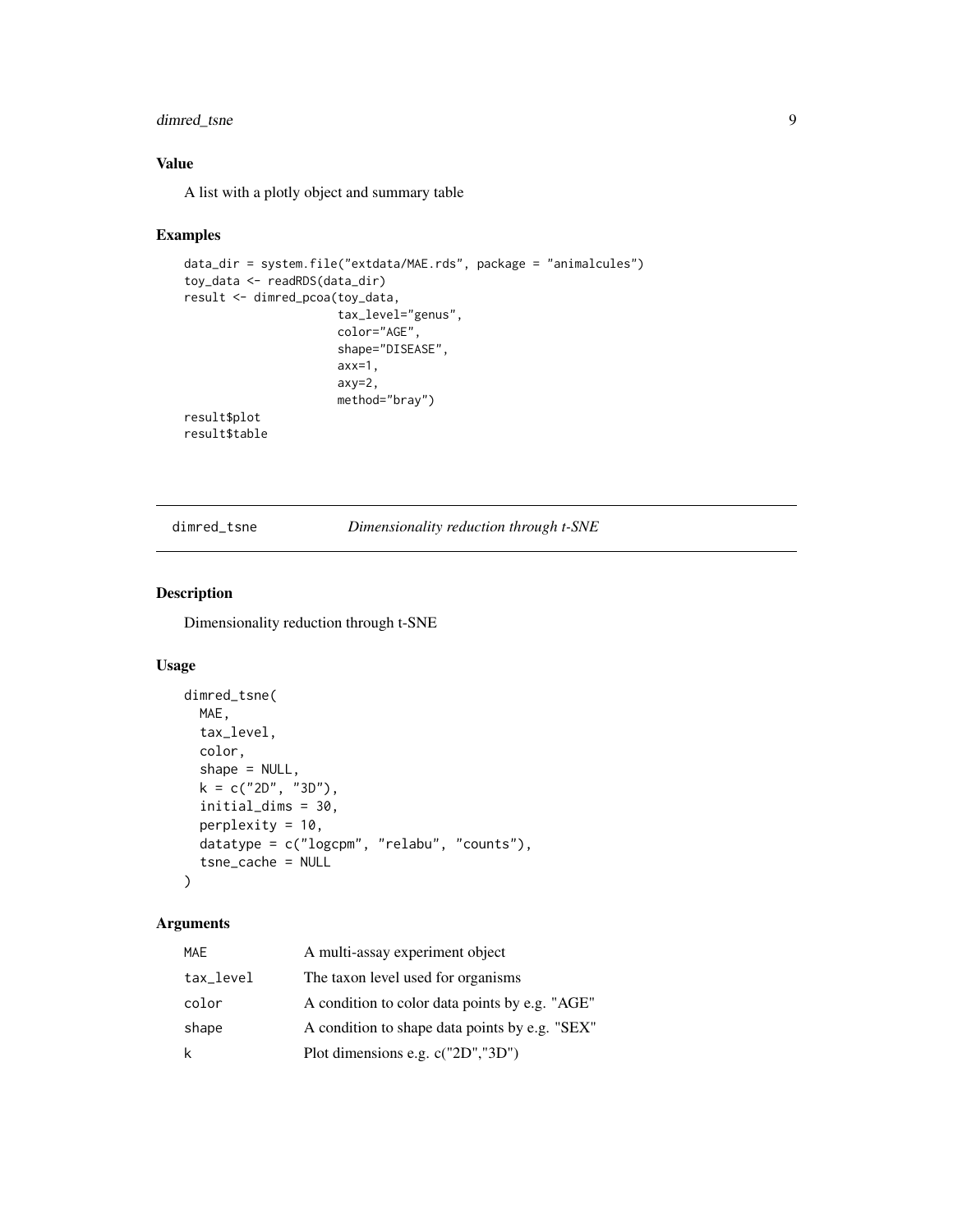<span id="page-9-0"></span>10 dimred\_umap

| initial dims | The number of dimensions to use in reduction method  |
|--------------|------------------------------------------------------|
| perplexity   | Optimal number of neighbors                          |
| datatype     | Datatype to use e.g. c("logcpm", "relabu", "counts") |
| tsne_cache   | Pass the cached data back into the function          |

#### Value

A list with a plotly object and cached data

#### Examples

```
data_dir = system.file("extdata/MAE.rds", package = "animalcules")
toy_data <- readRDS(data_dir)
results <- dimred_tsne(toy_data,
                       tax_level="phylum",
                       color="AGE",
                       shape="GROUP",
                       k="3D",
                       initial_dims=30,
                       perplexity=10,
                       datatype="logcpm")
```
results\$plot

dimred\_umap *Dimensionality reduction through PCA*

#### Description

Dimensionality reduction through PCA

#### Usage

```
dimred_umap(
 MAE,
  tax_level,
 color,
 shape = NULL,cx = 1,
 cy = 2,cz = NULL,n_neighbors = 15,
 metric = c("euclidean", "manhattan"),
 n_epochs = 200,
 init = c("spectral", "random"),
 min\_dist = 0.1,
  datatype = c("logcpm", "relabu", "counts")
)
```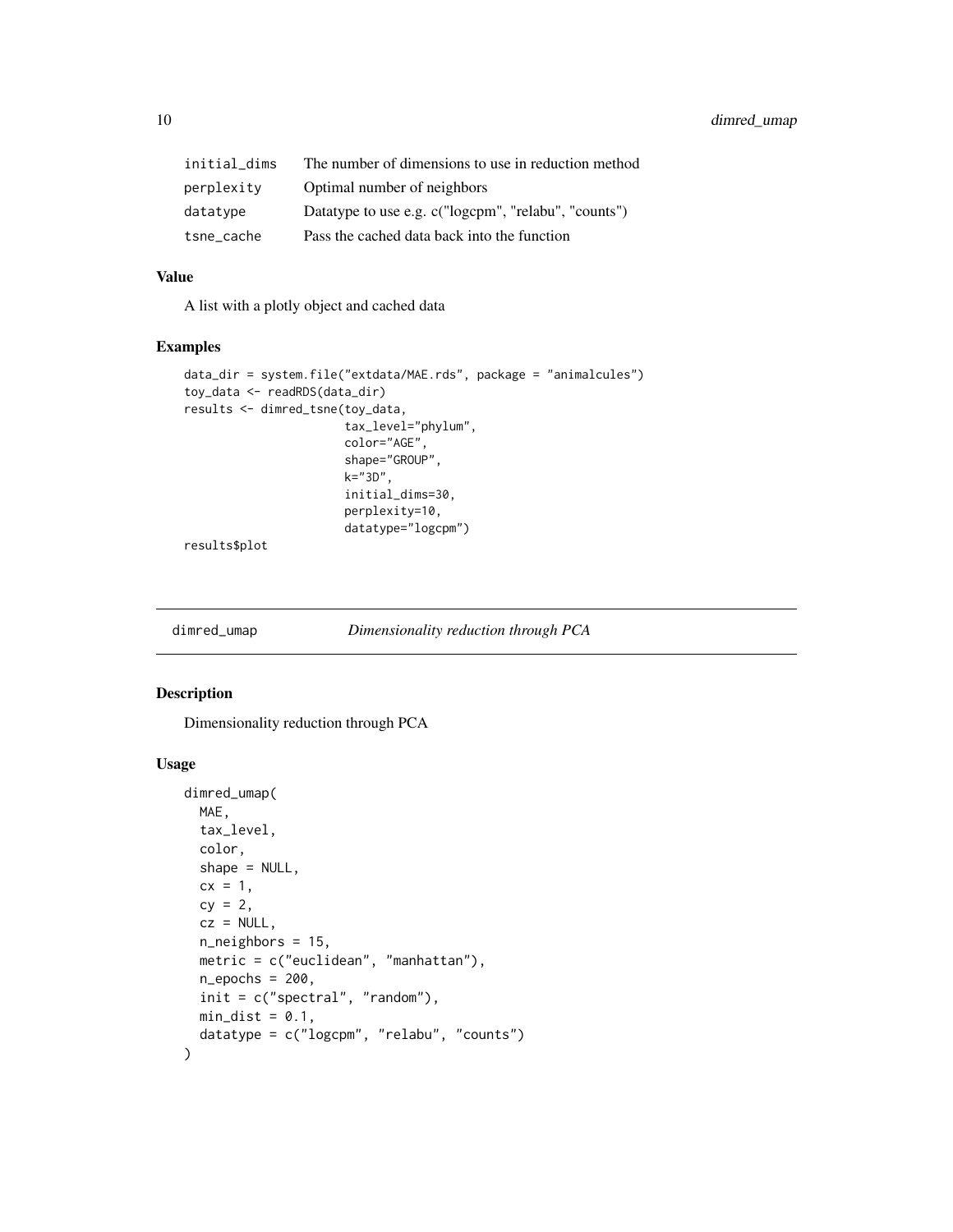#### <span id="page-10-0"></span>diversities and the contract of the contract of the contract of the contract of the contract of the contract of the contract of the contract of the contract of the contract of the contract of the contract of the contract o

#### Arguments

| <b>MAE</b>  | A multi-assay experiment object                                 |
|-------------|-----------------------------------------------------------------|
| tax_level   | The taxon level used for organisms                              |
| color       | A condition to color data points by e.g. "AGE"                  |
| shape       | A condition to shape data points by e.g. "SEX"                  |
| СX          | Component on the x-axis e.g. 1                                  |
| сy          | Component on the y-axis e.g. 2                                  |
| CZ          | Component on the z-axis e.g. 3                                  |
| n_neighbors | Number of nearest neighbors                                     |
| metric      | Distance function e.g. c("euclidean", "manhattan")              |
| n_epochs    | Number of iterations                                            |
| init        | Initial embedding using eigenvector e.g c("spectral", "random") |
| min_dist    | Determines how close points appear in the final layout          |
| datatype    | Datatype to use e.g. c("logcpm", "relabu", "counts")            |

#### Value

A list with a plotly object and summary table

#### Examples

```
data_dir = system.file("extdata/MAE.rds", package = "animalcules")
toy_data <- readRDS(data_dir)
result <- dimred_umap(toy_data,
                      tax_level="genus",
                      color="AGE",
                      shape="DISEASE",
                      cx=1,
                      cy=2,
                      datatype="logcpm")
```
result\$plot

diversities *Get alpha diversity*

#### Description

Get alpha diversity

#### Usage

```
diversities(counts_table, index = "all", zeroes = TRUE)
```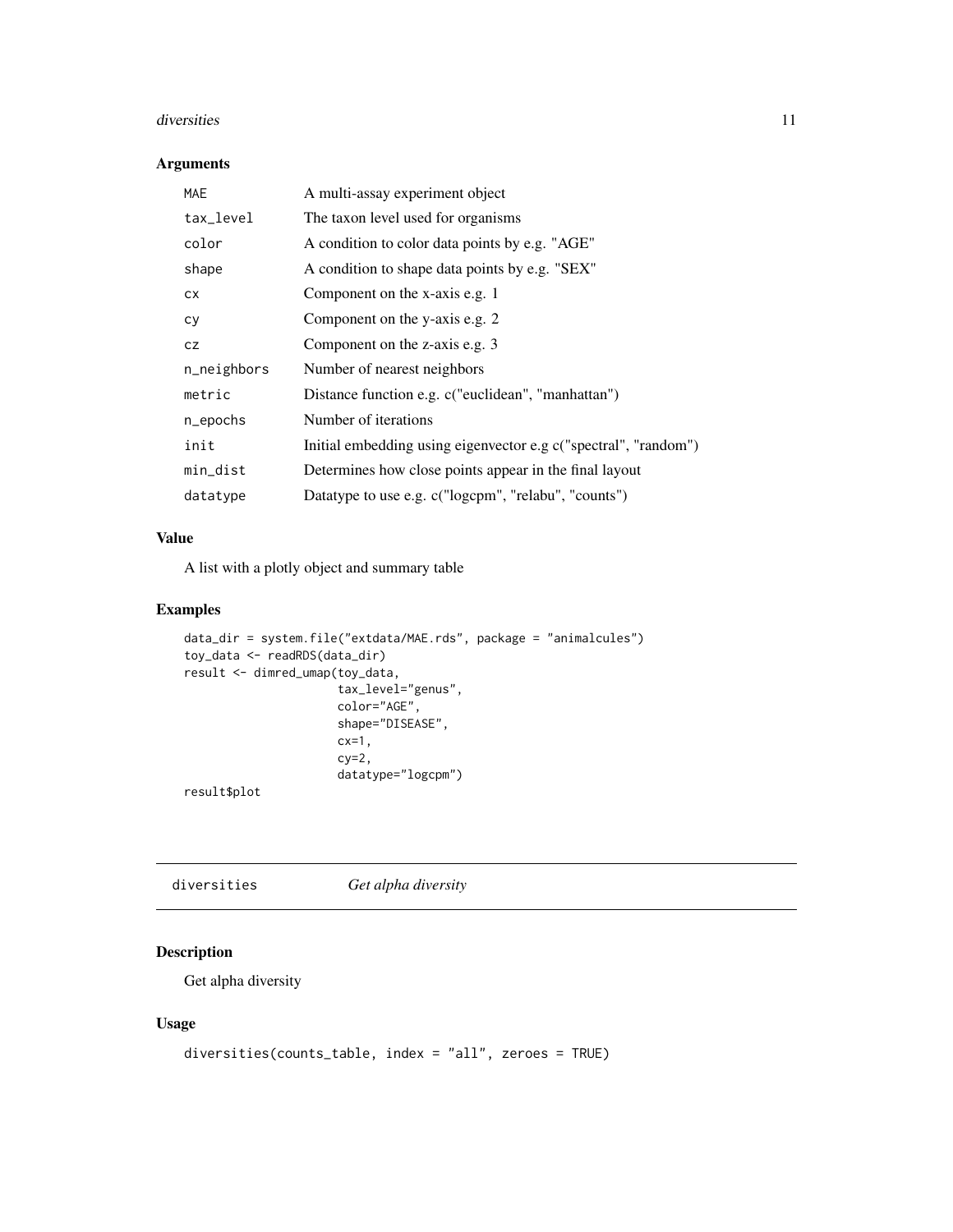#### <span id="page-11-0"></span>Arguments

| counts_table | A dataframe with organism x sample                               |
|--------------|------------------------------------------------------------------|
| index        | One of inverse_simpson,gini_simpson,shannon,fisher,coverage,unit |
| zeroes       | A boolean for whether to ignore zero values                      |

#### Value

A list of alpha diversity

#### Examples

```
diversities(matrix(seq_len(12), nrow = 3),index="shannon")
```
diversities\_help *Get alpha diversity*

#### Description

Get alpha diversity

#### Usage

```
diversities_help(counts_table, index = "all", zeroes = TRUE)
```
#### Arguments

| counts_table | A dataframe with organism x sample                               |
|--------------|------------------------------------------------------------------|
| index        | one of inverse_simpson,gini_simpson,shannon,fisher,coverage,unit |
| zeroes       | A boolean for whether to ignore zero values                      |

#### Value

A list of alpha diversity

#### Examples

diversities\_help(matrix(seq\_len(12), nrow = 3),index='shannon')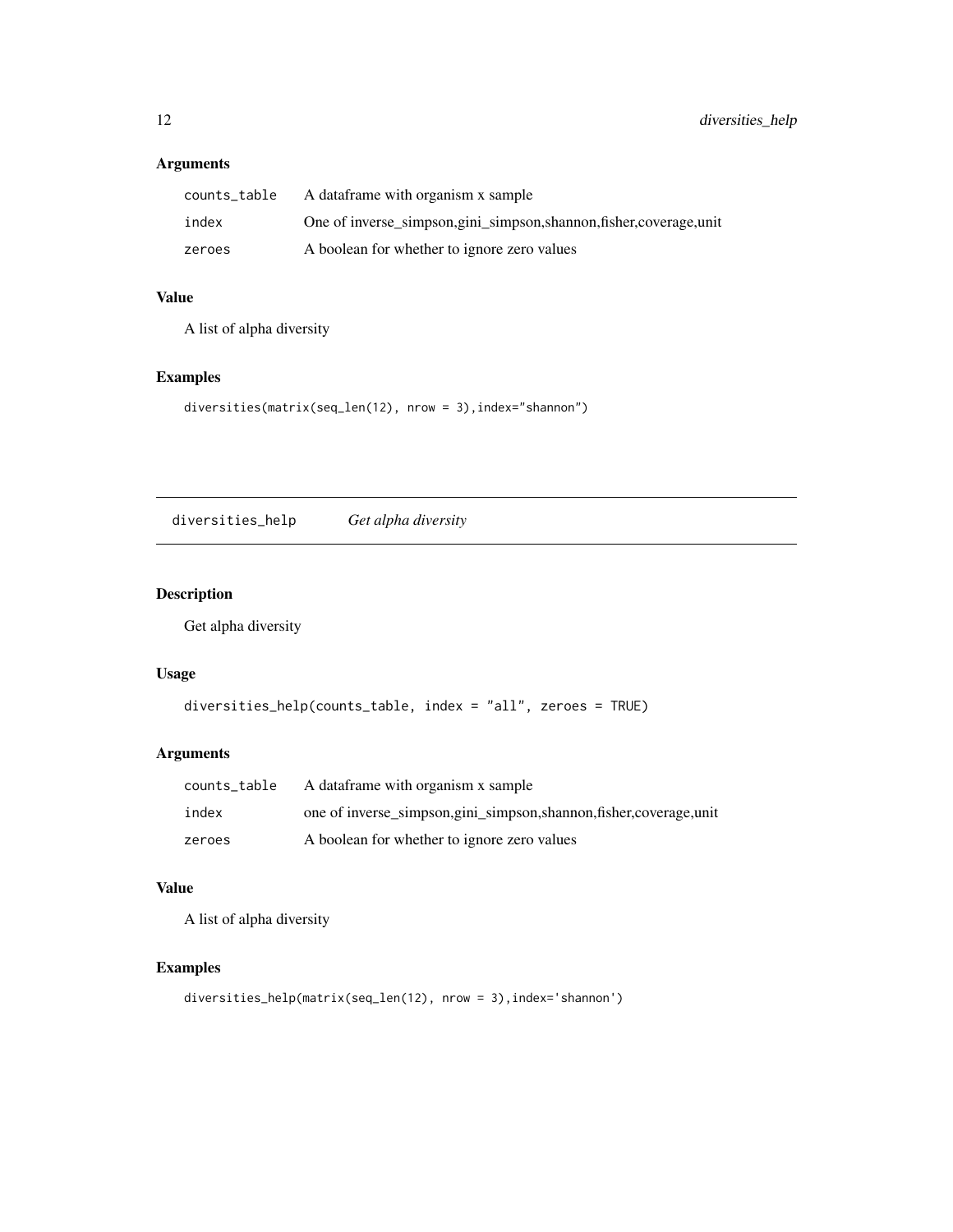<span id="page-12-0"></span>diversity\_beta\_boxplot

*Beta diversity boxplot*

#### Description

Beta diversity boxplot

#### Usage

```
diversity_beta_boxplot(
  MAE,
  tax_level,
  input_beta_method,
  input_select_beta_condition
\mathcal{L}
```
#### Arguments

| <b>MAE</b>                  | A multi-assay experiment object    |  |
|-----------------------------|------------------------------------|--|
| tax_level                   | The taxon level used for organisms |  |
| input_beta_method           |                                    |  |
|                             | bray, jaccard                      |  |
| input_select_beta_condition |                                    |  |
|                             | Which condition to group samples   |  |

#### Value

A plotly object

#### Examples

```
data_dir = system.file('extdata/MAE.rds', package = 'animalcules')
toy_data <- readRDS(data_dir)
p <- diversity_beta_boxplot(toy_data,
                            tax_level = 'genus',
                            input_beta_method = 'bray',
                            input_select_beta_condition = 'DISEASE')
```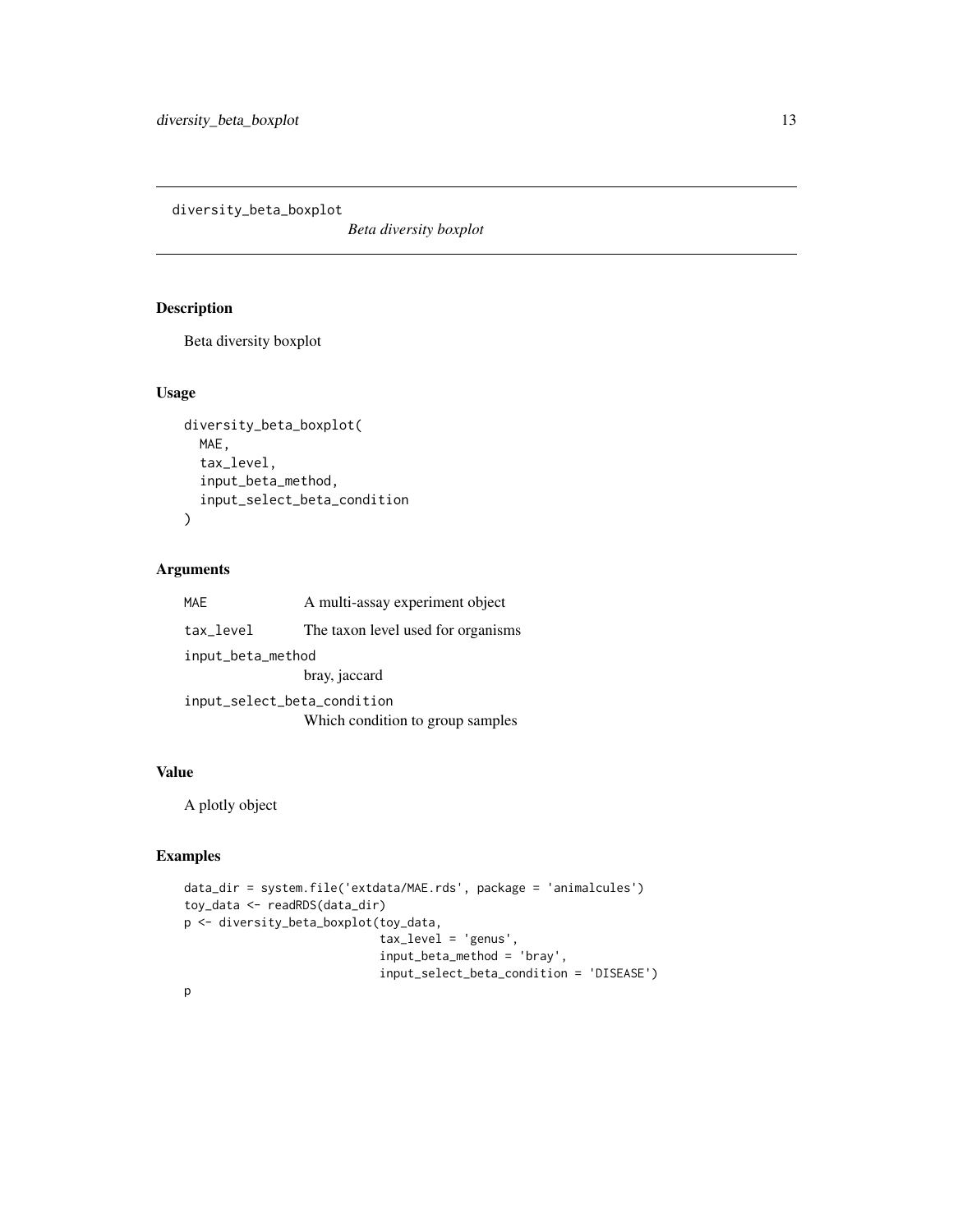<span id="page-13-0"></span>diversity\_beta\_heatmap

*Beta diversity heatmap*

#### Description

Beta diversity heatmap

#### Usage

```
diversity_beta_heatmap(
 MAE,
  tax_level,
  input_beta_method,
  input_bdhm_select_conditions,
  input_bdhm_sort_by = c("nosort", "conditions")
)
```
#### Arguments

| <b>MAE</b>                   | A multi-assay experiment object            |
|------------------------------|--------------------------------------------|
| tax_level                    | The taxon level used for organisms         |
| input_beta_method            |                                            |
|                              | bray, jaccard                              |
| input_bdhm_select_conditions |                                            |
|                              | Which condition to group samples           |
| input_bdhm_sort_by           |                                            |
|                              | Sorting option e.g. "nosort", "conditions" |
|                              |                                            |

#### Value

A plotly object

#### Examples

```
data_dir = system.file("extdata/MAE.rds", package = "animalcules")
toy_data <- readRDS(data_dir)
p <- diversity_beta_heatmap(toy_data,
                            tax_level = "genus",
                            input_beta_method = "bray",
                            input_bdhm_select_conditions = "DISEASE",
                            input_bdhm_sort_by = "conditions")
```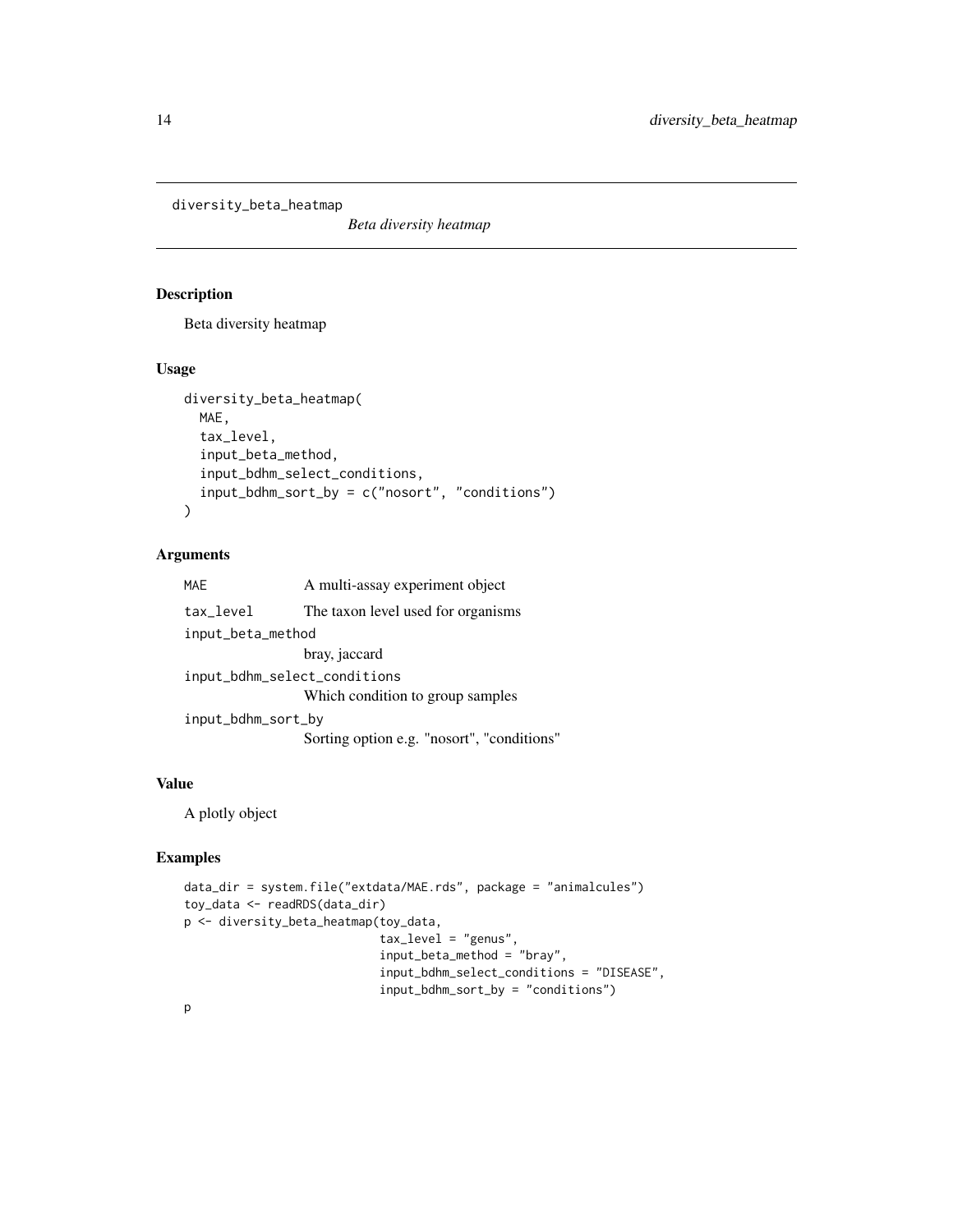<span id="page-14-0"></span>diversity\_beta\_test *Beta diversity test (by default we use bray-curtis distance)*

#### Description

Beta diversity test (by default we use bray-curtis distance)

#### Usage

```
diversity_beta_test(
 MAE,
  tax_level,
  input_beta_method,
  input_select_beta_condition,
  input_select_beta_stat_method,
  input_num_permutation_permanova = 999
)
```
#### Arguments

| <b>MAE</b>                    | A multi-assay experiment object          |  |
|-------------------------------|------------------------------------------|--|
| tax_level                     | The taxon level used for organisms       |  |
| input_beta_method             |                                          |  |
|                               | bray, jaccard                            |  |
| input_select_beta_condition   |                                          |  |
|                               | Which condition to group samples         |  |
| input_select_beta_stat_method |                                          |  |
|                               | PERMANOVA, Kruskal-Wallis, Wilcoxon test |  |
|                               | input_num_permutation_permanova          |  |
|                               | number of permutations                   |  |

#### Value

A plotly object

#### Examples

```
data_dir = system.file('extdata/MAE.rds', package = 'animalcules')
toy_data <- readRDS(data_dir)
p <- diversity_beta_test(toy_data,
                         tax_level = 'genus',
                         input_beta_method = 'bray',
                         input_select_beta_condition = 'DISEASE',
                         input_select_beta_stat_method = 'PERMANOVA',
                         input_num_permutation_permanova = 999)
```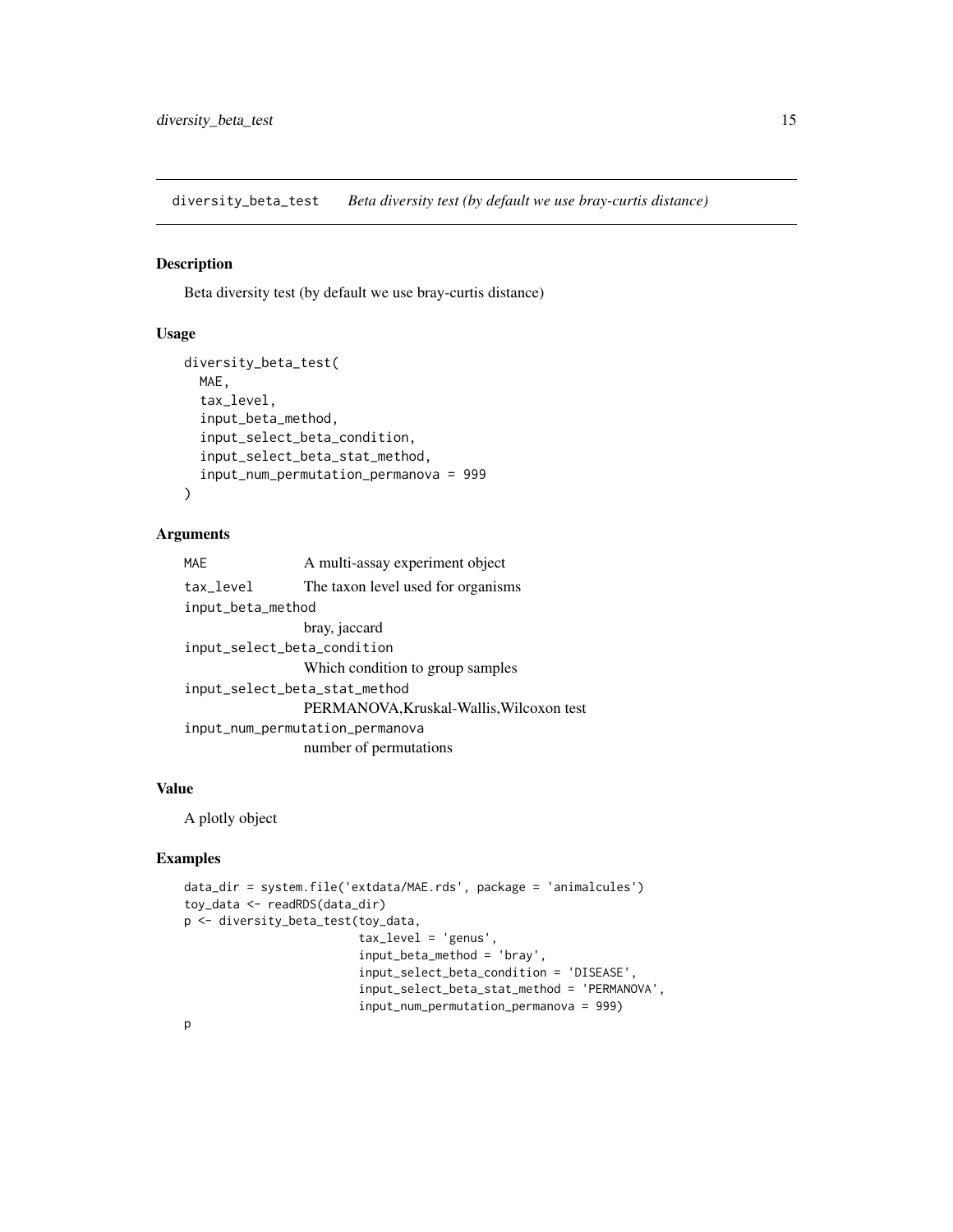#### <span id="page-15-0"></span>Description

Alpha diversity statistical test

#### Usage

```
do_alpha_div_test(
 MAE,
 tax_level,
  condition,
 alpha_metric = c("inverse_simpson", "gini_simpson", "shannon", "fisher", "coverage",
    "unit",
 alpha_stat = c("Wilcoxon rank sum test", "T-test", "Kruskal-Wallis")
\mathcal{L}
```
#### Arguments

| MAF          | A multi-assay experiment object      |
|--------------|--------------------------------------|
| tax_level    | The taxon level used for organisms   |
| condition    | Which condition to group samples     |
| alpha_metric | Which alpha diversity metric to use. |
| alpha_stat   | Which stat test to use               |

#### Value

A dataframe

#### Examples

```
data_dir = system.file("extdata/MAE.rds", package = "animalcules")
toy_data <- readRDS(data_dir)
p <- do_alpha_div_test(toy_data,
                       tax_level = "genus",
                       condition = "DISEASE",
                       alpha_metric = "shannon",
                       alpha_stat = "Wilcoxon rank sum test")
p
```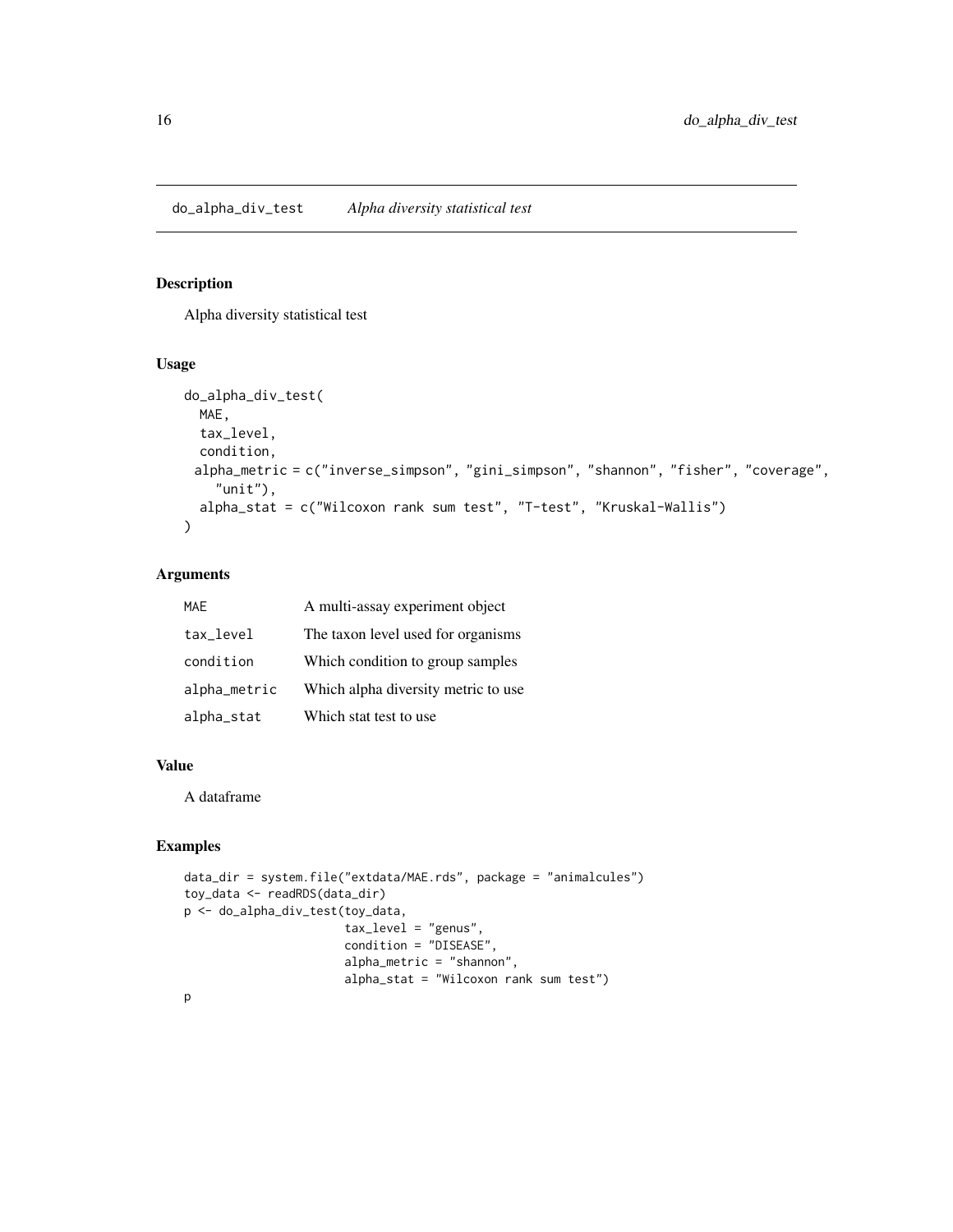<span id="page-16-0"></span>filter\_categorize *Categorize continuous variables*

#### Description

Categorize continuous variables

#### Usage

```
filter_categorize(
  sam_table,
  sample_condition,
  new_label,
  nbins = NULL,
 bin_breaks = c(),
  bin\_labels = c())
```
#### Arguments

| sam_table        | A sample x condition dataframe             |  |
|------------------|--------------------------------------------|--|
| sample_condition |                                            |  |
|                  | Continuous variable to categorize          |  |
| new_label        | Column name for categorized variable       |  |
| nbins            | Auto select ranges for n bins/categories   |  |
| bin_breaks       | Manually select ranges for bins/categories |  |
| bin_labels       | Manually label bins/categories             |  |

#### Value

A list with an updated sample table and before/after plots

#### Examples

```
library(SummarizedExperiment)
data_dir = system.file('extdata/MAE.rds', package = 'animalcules')
toy_data <- readRDS(data_dir)
microbe <- MultiAssayExperiment::experiments(toy_data)[[1]]
samples <- as.data.frame(colData(microbe))
result <- filter_categorize(samples,
                            sample_condition = 'AGE',
                            new_label='AGE_GROUP',
                            bin_breaks=c(0,55,75,100),
                            bin_labels=c('Young','Adult','Elderly'))
result$sam_table
result$plot.unbinned
result$plot.binned
```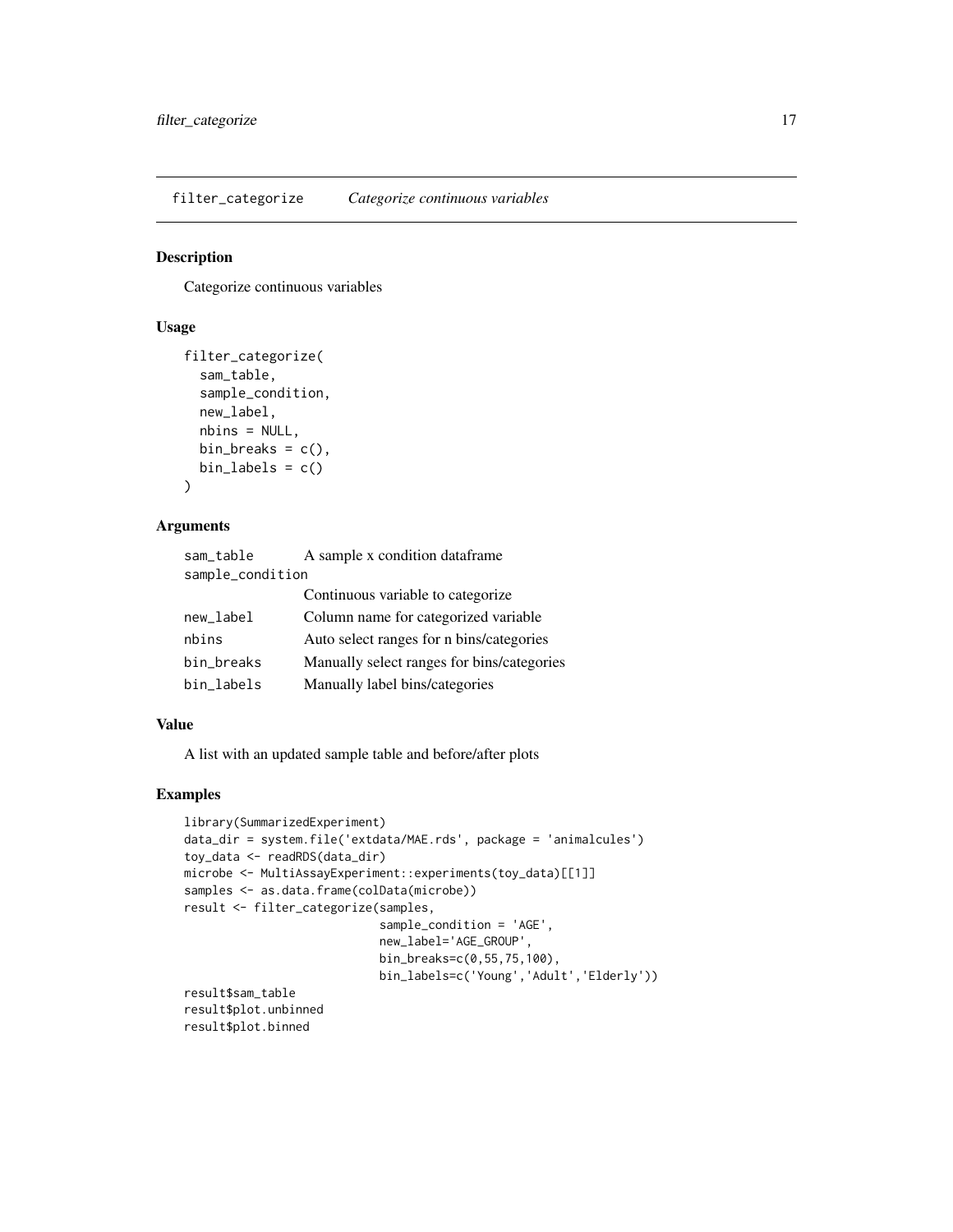```
filter_summary_bar_density
```
*Data visualization by bar plot / density plot*

#### Description

Data visualization by bar plot / density plot

#### Usage

```
filter_summary_bar_density(
 MAE,
  samples_discard = NULL,
 filter_type,
  sample_condition
)
```
#### Arguments

| <b>MAE</b>       | A multi-assay experiment object       |  |
|------------------|---------------------------------------|--|
| samples_discard  |                                       |  |
|                  | The list of samples to filter         |  |
| filter_type      | Either 'By Microbes' or 'By Metadata' |  |
| sample_condition |                                       |  |
|                  | Which condition to check e.g. 'SEX'   |  |

#### Value

A plotly object

#### Examples

```
data_dir = system.file('extdata/MAE.rds', package = 'animalcules')
toy_data <- readRDS(data_dir)
result <- filter_summary_bar_density(toy_data,
                                 samples_discard = c('subject_2', 'subject_4'),
                                 filter_type = 'By Metadata',
                                 sample_condition = 'SEX')
```
result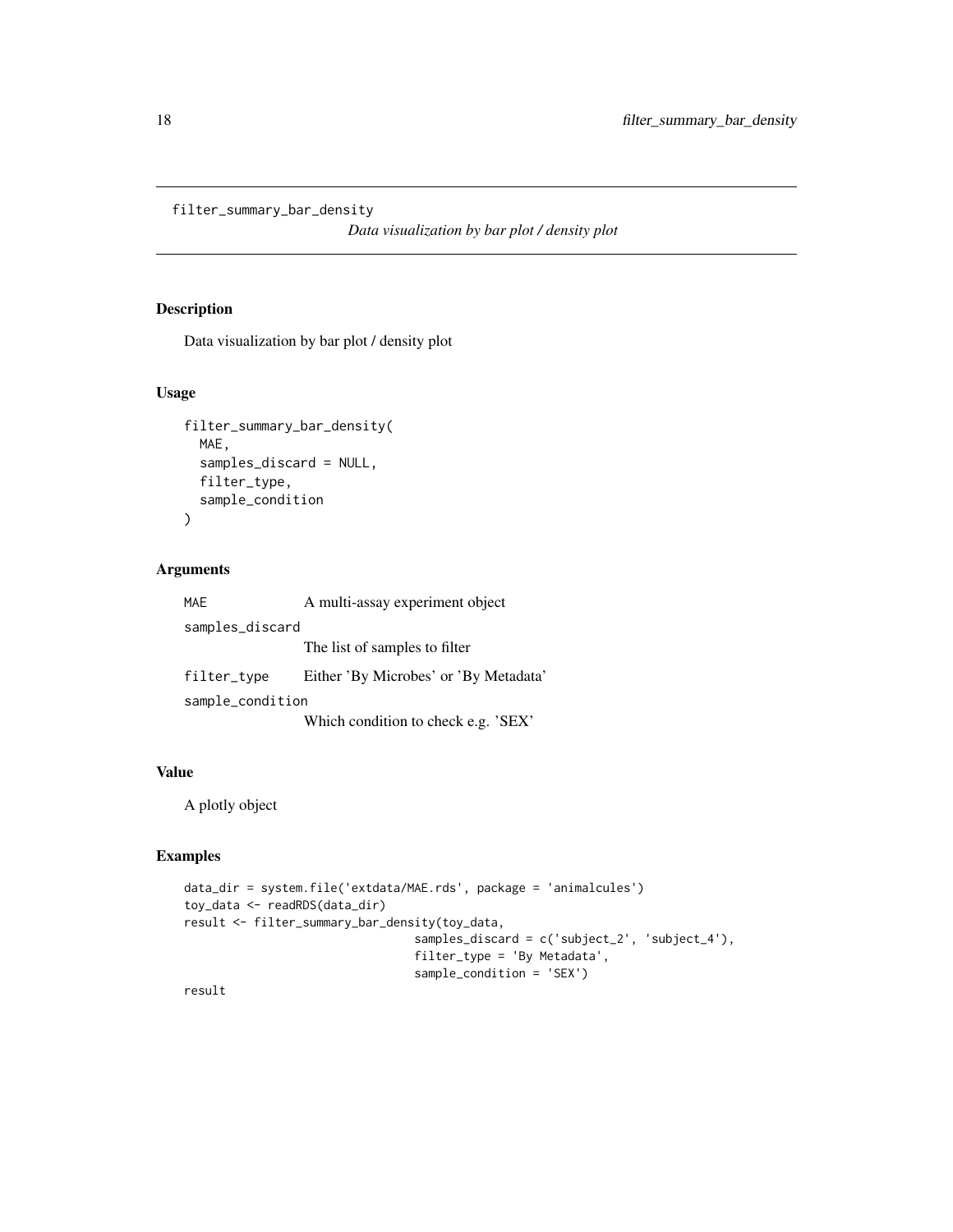<span id="page-18-0"></span>filter\_summary\_pie\_box

*Data visualization by pie chart / box plot*

#### Description

Data visualization by pie chart / box plot

#### Usage

```
filter_summary_pie_box(
 MAE,
  samples_discard = NULL,
 filter_type,
  sample_condition
)
```
#### Arguments

| <b>MAE</b>       | A multi-assay experiment object       |  |
|------------------|---------------------------------------|--|
| samples_discard  |                                       |  |
|                  | The list of samples to filter         |  |
| filter_type      | Either 'By Microbes' or 'By Metadata' |  |
| sample_condition |                                       |  |
|                  | Which condition to check e.g. 'SEX'   |  |

#### Value

A plotly object

#### Examples

```
data_dir = system.file('extdata/MAE.rds', package = 'animalcules')
toy_data <- readRDS(data_dir)
result <- filter_summary_pie_box(toy_data,
                                 samples_discard = c('subject_2', 'subject_4'),
                                 filter_type = 'By Microbes',
                                 sample_condition = 'SEX')
```
result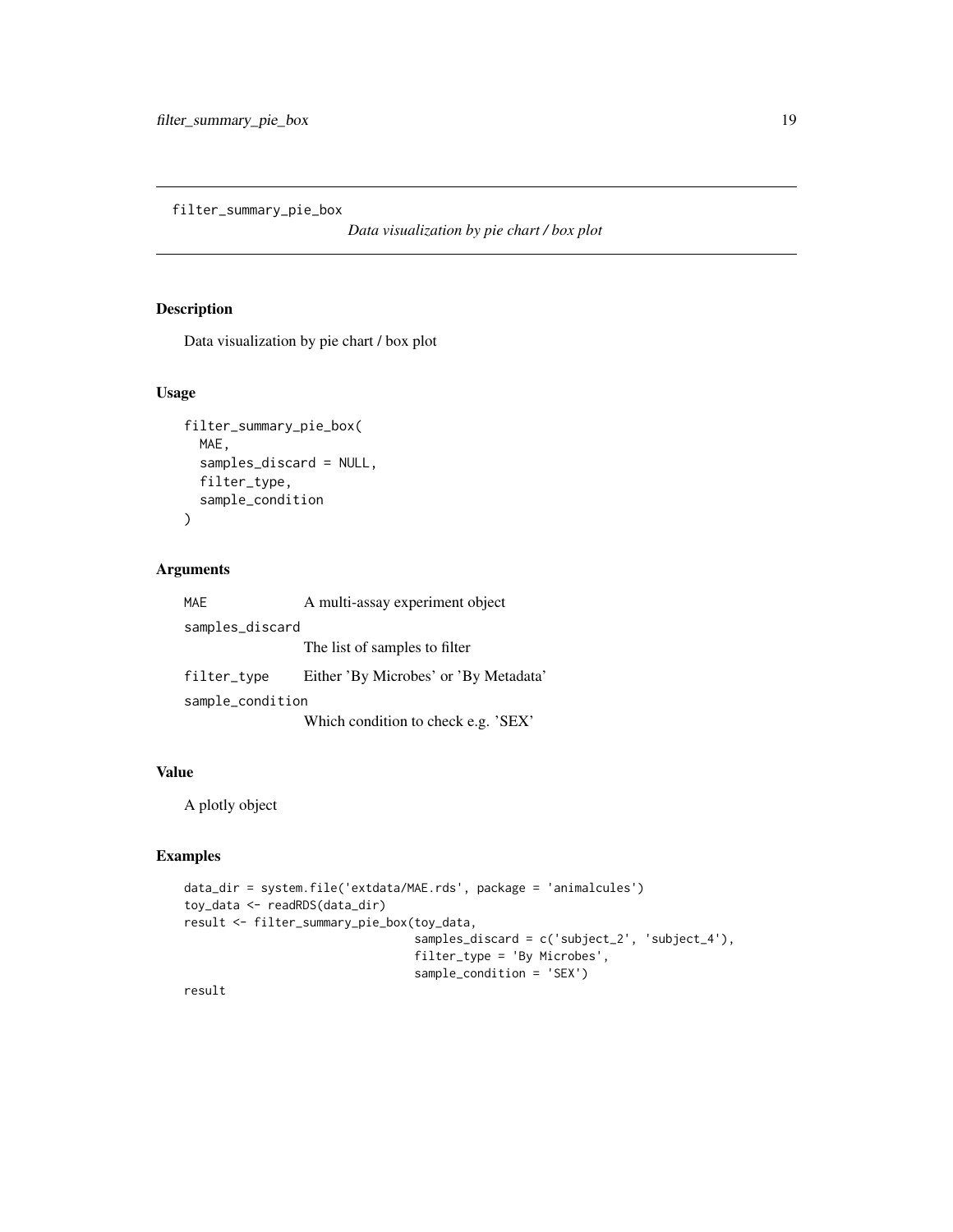<span id="page-19-0"></span>

#### Description

Identify biomarkers

#### Usage

```
find_biomarker(
  MAE,
  tax_level,
  input_select_target_biomarker,
  nfolds = 3,
 nrepeats = 3,
  seed = 99,
 percent_top_biomarker = 0.2,
 model_name = c("logistic regression", "random forest")
)
```
#### Arguments

| <b>MAF</b>            | A multi-assay experiment object               |  |
|-----------------------|-----------------------------------------------|--|
| tax_level             | The taxon level used for organisms            |  |
|                       | input_select_target_biomarker                 |  |
|                       | Which condition is the target condition       |  |
| nfolds                | number of splits in CV                        |  |
| nrepeats              | number of CVs with different random splits    |  |
| seed                  | for repeatable research                       |  |
| percent_top_biomarker |                                               |  |
|                       | Top importance percentage to pick biomarker   |  |
| model_name            | one of 'logistic regression', 'random forest' |  |

#### Value

A list

#### Examples

```
data_dir = system.file('extdata/MAE.rds', package = 'animalcules')
toy_data <- readRDS(data_dir)
p <- find_biomarker(toy_data,
                    tax_level='family',
                    input_select_target_biomarker=c('DISEASE'),
                    nfolds = 3,
                    nrepeats = 3,
```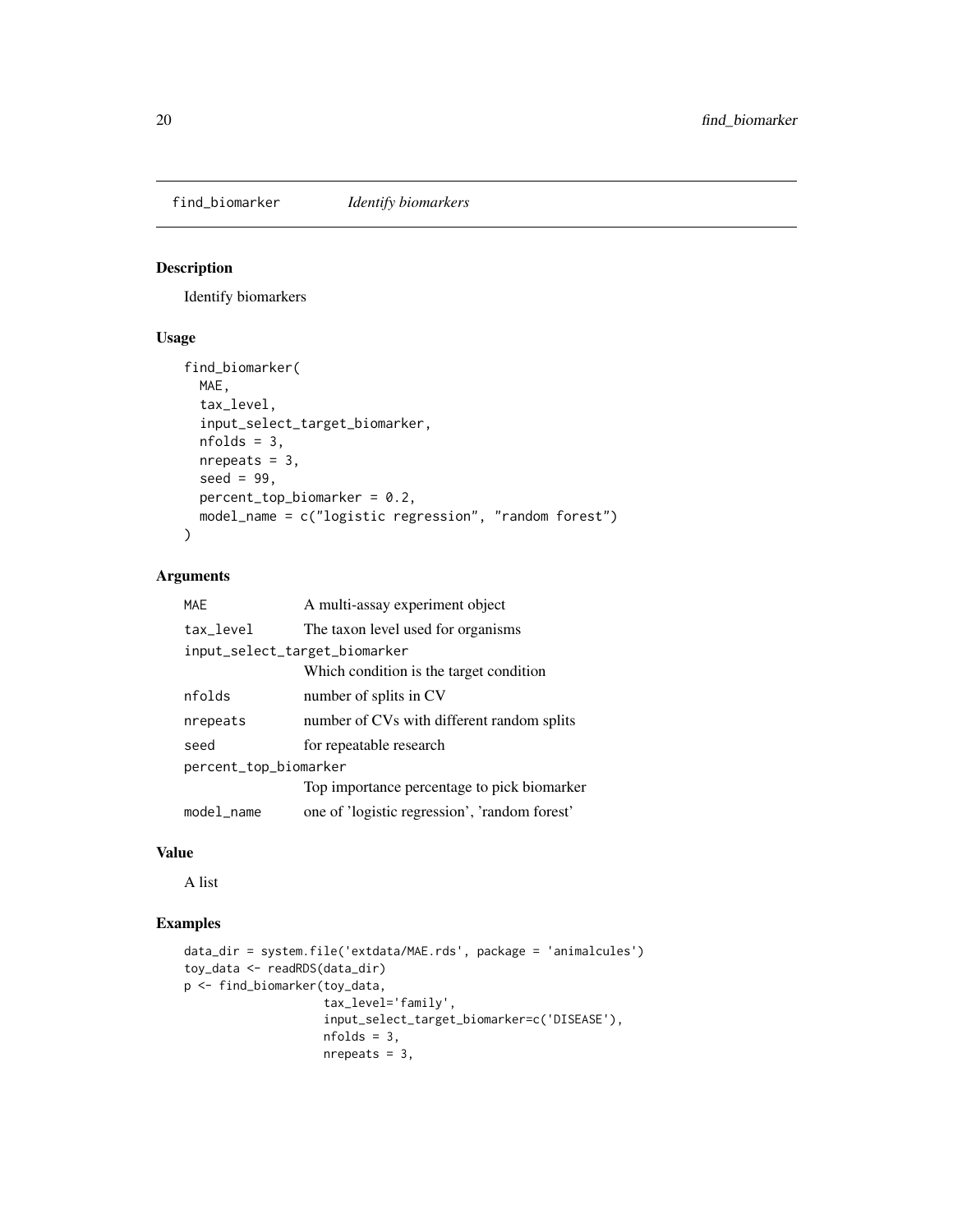#### <span id="page-20-0"></span>find\_taxonomy 21

```
seed = 99,
percent\_top\_biomarker = 0.2,
model_name = 'logistic regression')
```
p

find\_taxonomy *Find the taxonomy for unlimited tids*

#### Description

Find the taxonomy for unlimited tids

#### Usage

find\_taxonomy(tids)

#### Arguments

tids Given taxonomy ids

#### Value

A list of taxon levels with information

#### Examples

taxonLevels <- find\_taxonomy(tids=1200)

find\_taxonomy\_300 *Find the taxonomy for maximum 300 tids*

#### Description

Find the taxonomy for maximum 300 tids

#### Usage

```
find_taxonomy_300(tids)
```
#### Arguments

tids Given taxonomy ids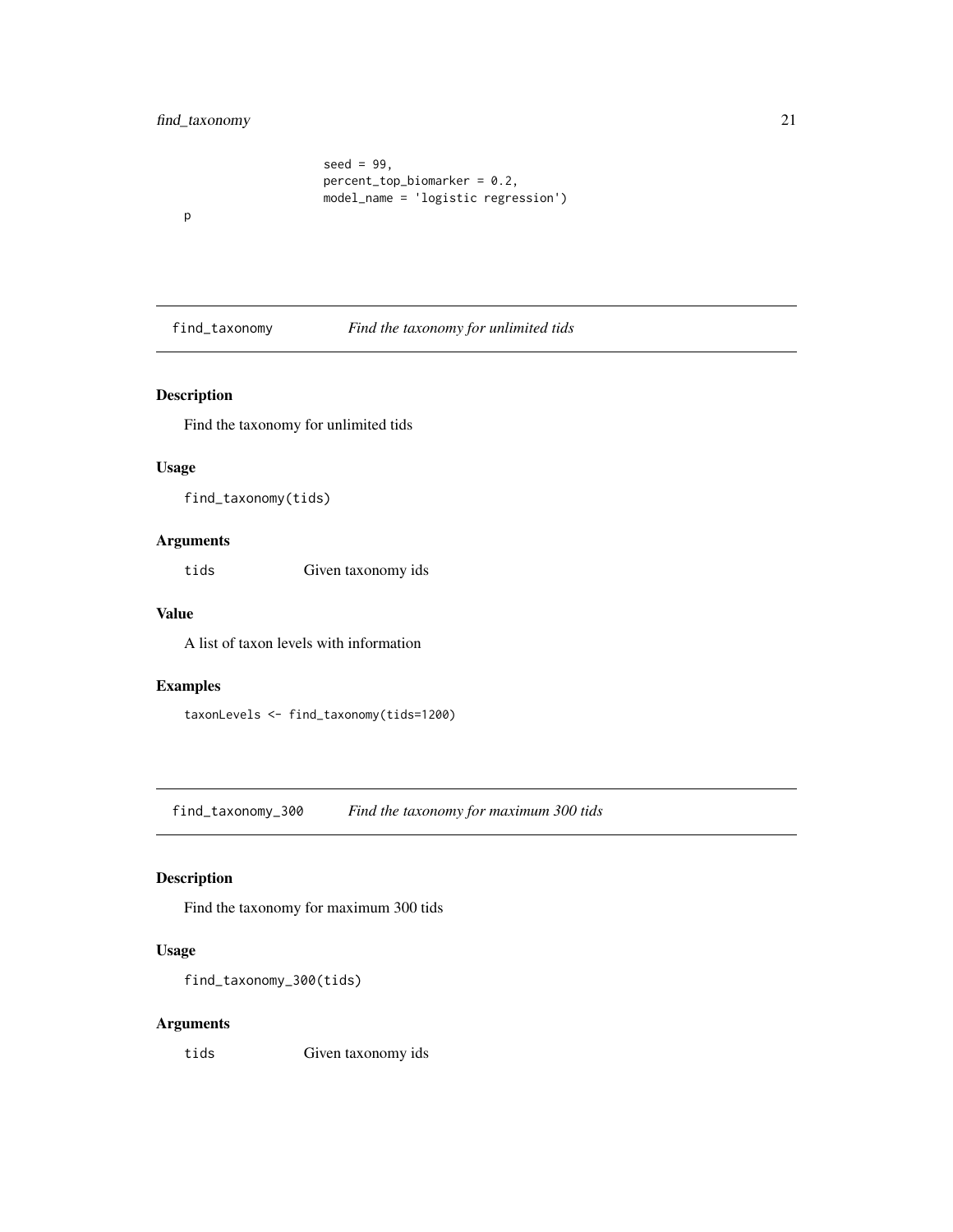#### <span id="page-21-0"></span>Value

taxondata Data with the taxonomy information

#### Examples

taxonLevels <- find\_taxonomy\_300(tids=1200)

find\_taxon\_mat *Find the Taxonomy Information Matrix*

#### Description

Find the Taxonomy Information Matrix

#### Usage

find\_taxon\_mat(names, taxonLevels)

#### Arguments

| names       | Row names of the taxonomy matrix |
|-------------|----------------------------------|
| taxonLevels | Taxon Levels of all tids         |

#### Value

taxmat Taxonomy Information Matrix

#### Examples

```
ids <- c("ti|54005", "ti|73001", "ti|573", "ti|228277", "ti|53458")
tids <- c("54005", "73001", "573", "228277", "53458")
taxonLevels <- find_taxonomy(tids)
tax_table <- find_taxon_mat(ids, taxonLevels)
```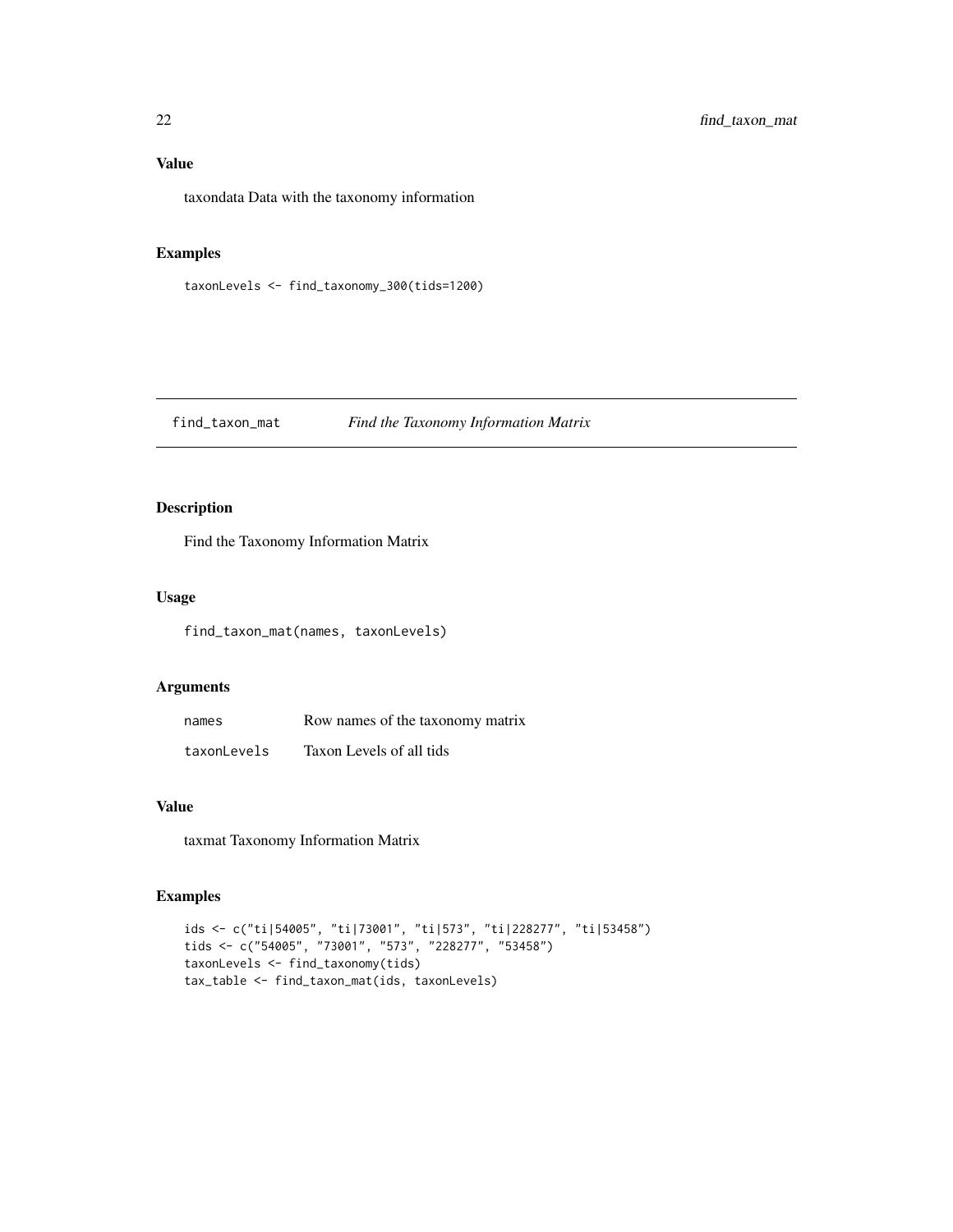<span id="page-22-0"></span>

#### Description

Get alpha diversity using gini

#### Usage

gini\_simpson(x)

#### Arguments

x A list of counts

#### Value

A single value

#### Examples

gini\_simpson(seq\_len(10))

grep\_tid *Greps the tid from the given identifier string*

### Description

Greps the tid from the given identifier string

#### Usage

grep\_tid(id)

#### Arguments

id Given identifier string

#### Value

tid string

#### Examples

grep\_tid("ti|700015|org|Coriobacterium\_glomerans\_PW2")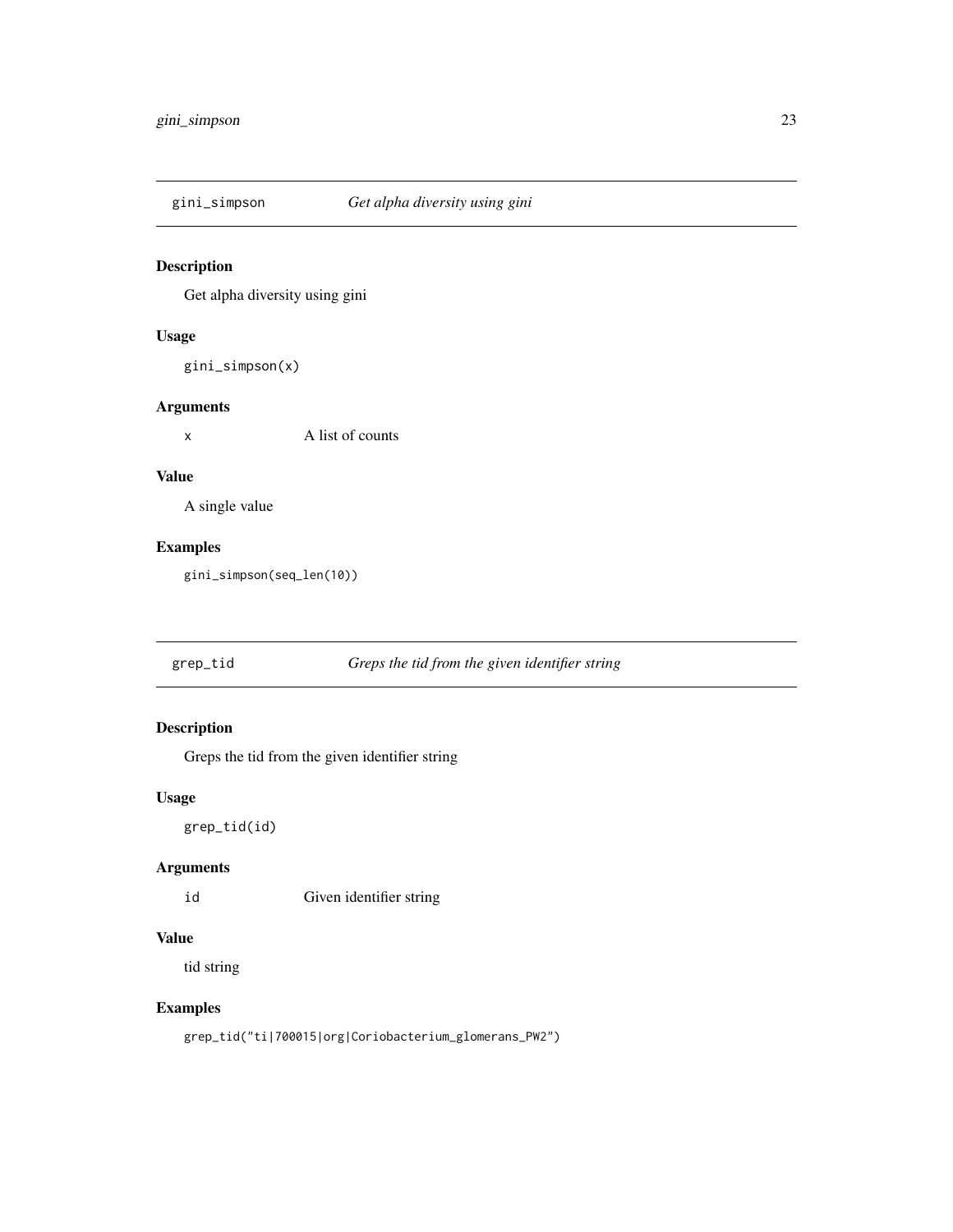<span id="page-23-0"></span>

#### Description

Get alpha diversity using inverse simpson

#### Usage

inverse\_simpson(x)

#### Arguments

x A list of counts

#### Value

A single value

#### Examples

inverse\_simpson(seq\_len(10))

is\_categorical *Check if object is categorical*

#### Description

Check if object is categorical

#### Usage

is\_categorical(v)

#### Arguments

v A single value

#### Value

Boolean

#### Examples

nums  $<-2$ is\_categorical(nums)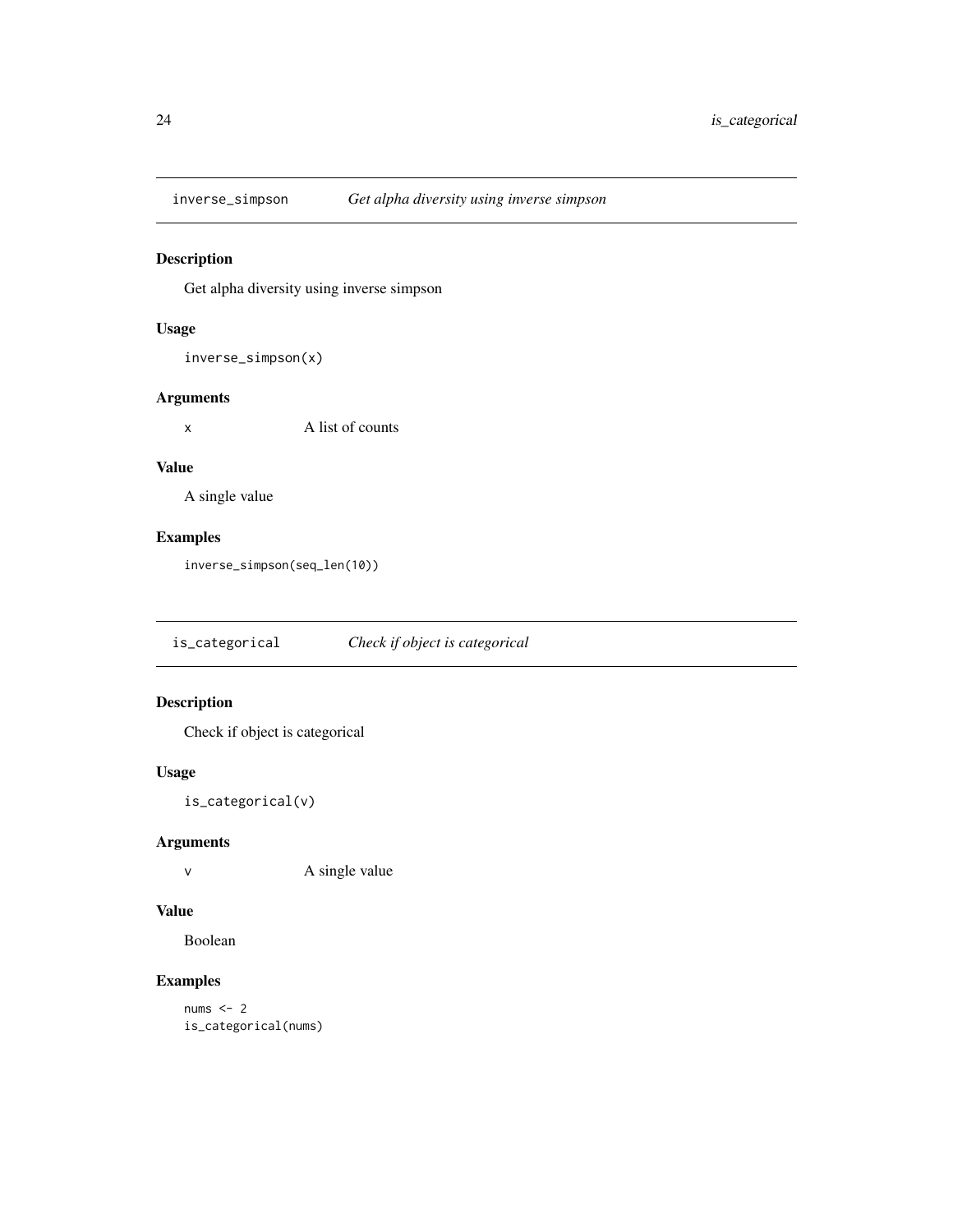<span id="page-24-0"></span>is\_integer0 *check if integer(0)*

#### Description

check if integer(0)

#### Usage

is\_integer0(x)

#### Arguments

x A single value

#### Value

Boolean

#### Examples

nums  $<-2$ is\_integer0(nums)

is\_integer1 *check if integer(1)*

### Description

check if integer(1)

#### Usage

is\_integer1(x)

#### Arguments

x A single value

### Value

Boolean

#### Examples

nums  $<-2$ is\_integer1(nums)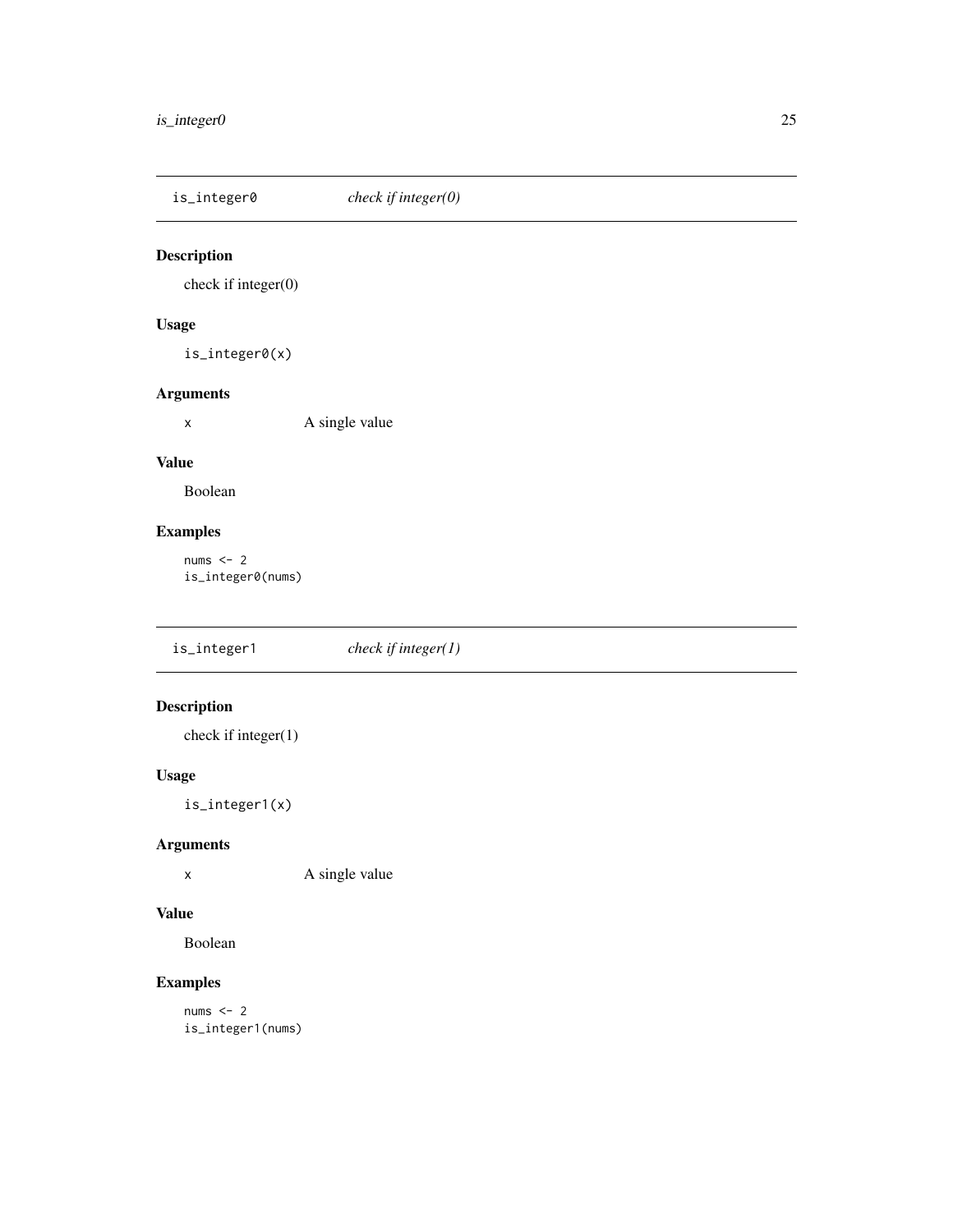<span id="page-25-0"></span>mae\_pick\_organisms *Modify organisms of multi-assay experiment object*

#### Description

Modify organisms of multi-assay experiment object

#### Usage

```
mae_pick_organisms(MAE, isolate_organisms = NULL, discard_organisms = NULL)
```
#### Arguments

MAE A multi-assay experiment object isolate\_organisms Isolate specific organisms e.g. ti|001, ti|002 discard\_organisms Discard specific organisms e.g. til001, til002

#### Value

A multi-assay experiment object

#### Examples

```
data_dir = system.file('extdata/MAE.rds', package = 'animalcules')
toy_data <- readRDS(data_dir)
subset <- mae_pick_organisms(toy_data,
isolate_organisms=c('ti|001', 'ti|002'))
```
mae\_pick\_samples *Modify samples of multi-assay experiment object*

#### Description

Modify samples of multi-assay experiment object

#### Usage

```
mae_pick_samples(MAE, isolate_samples = NULL, discard_samples = NULL)
```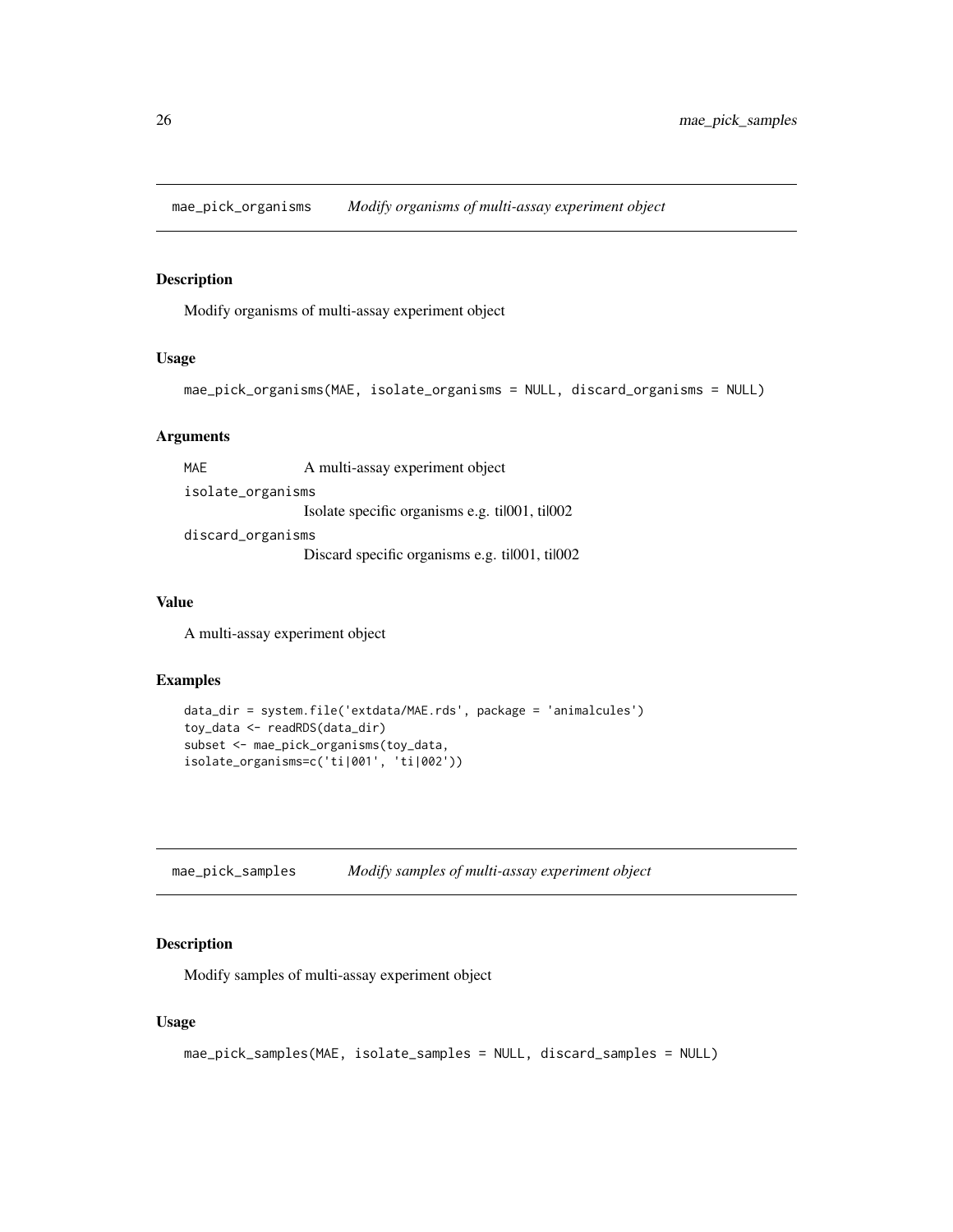#### <span id="page-26-0"></span>pct2str 27

#### Arguments

| MAE             | A multi-assay experiment object                     |  |
|-----------------|-----------------------------------------------------|--|
| isolate_samples |                                                     |  |
|                 | Isolate specific samples e.g. c('SAM_01', 'SAM_02') |  |
| discard_samples |                                                     |  |
|                 | Discard specific samples e.g. c('SAM_01', 'SAM_02') |  |

#### Value

A multi-assay experiment object

#### Examples

```
data_dir = system.file('extdata/MAE.rds', package = 'animalcules')
toy_data <- readRDS(data_dir)
subset <- mae_pick_samples(toy_data,
isolate_samples=c('subject_9',
'subject_14'))
```
pct2str *Converts decimal percentage to string with specified digits*

#### Description

Converts decimal percentage to string with specified digits

#### Usage

pct2str(v, digits = 2)

#### Arguments

| v      | A single value   |
|--------|------------------|
| digits | number of digits |

#### Value

Boolean

#### Examples

nums <- 0.23 pct2str(nums)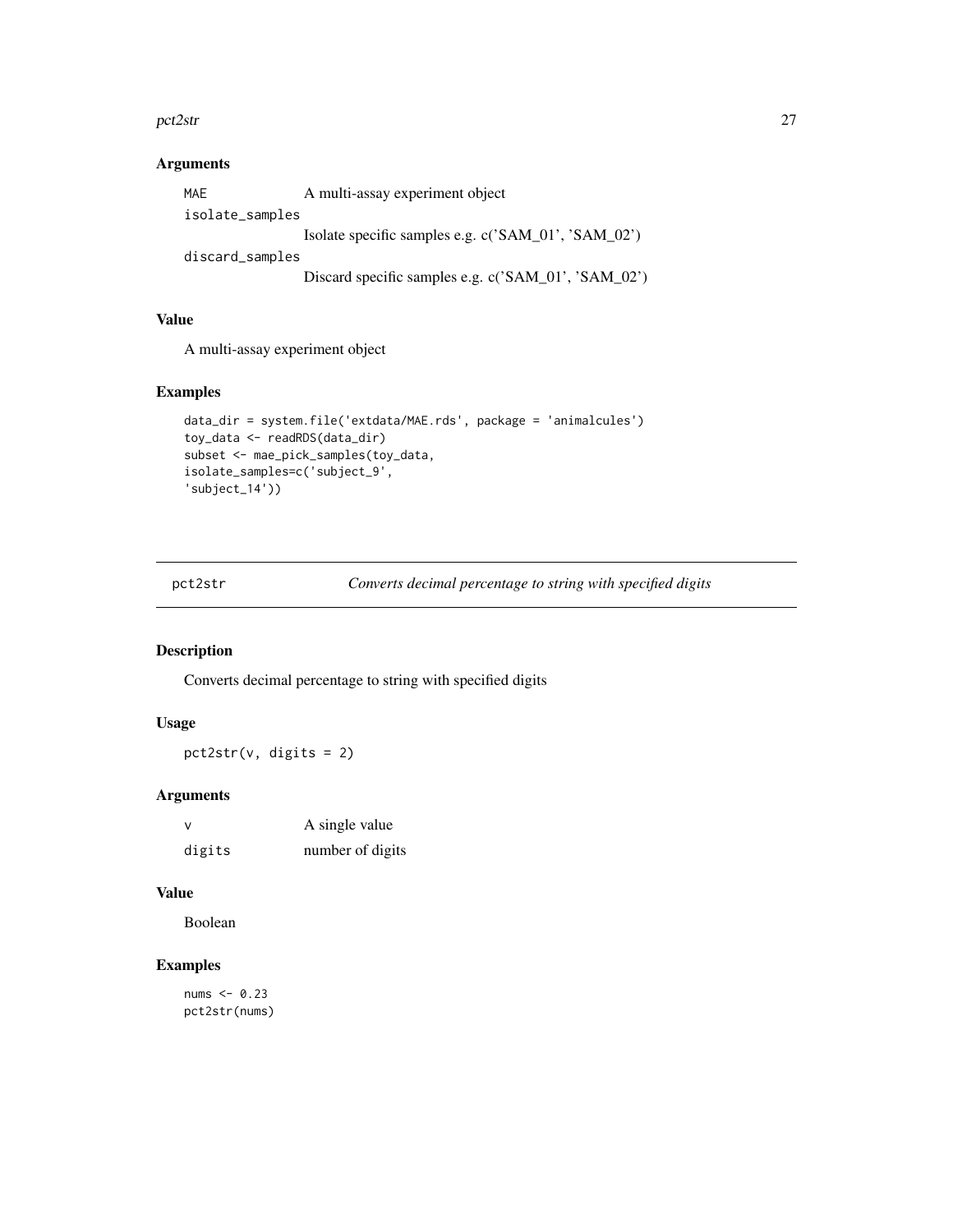<span id="page-27-0"></span>

#### Description

Format decimals to percentages

#### Usage

percent(x, digits = 2, format =  $"f"$ )

#### Arguments

| X      | An array of decimals |
|--------|----------------------|
| digits | number of digits     |
| format |                      |

#### Value

An array of formatted strings

#### Examples

nums <- c(0.42, 0.15, 0.4, 0.563, 0.2) percent(nums)

read\_pathoscope\_data *Reads the data from PathoScope reports and returns a list of final guess relative abundance and count data*

#### Description

Reads the data from PathoScope reports and returns a list of final guess relative abundance and count data

#### Usage

```
read_pathoscope_data(
  input\_dir = "."pathoreport_file_suffix = "-sam-report.tsv",
 use.input.files = FALSE,
  input.files.path.vec = NULL,
  input.files.name.vec = NULL
\mathcal{E}
```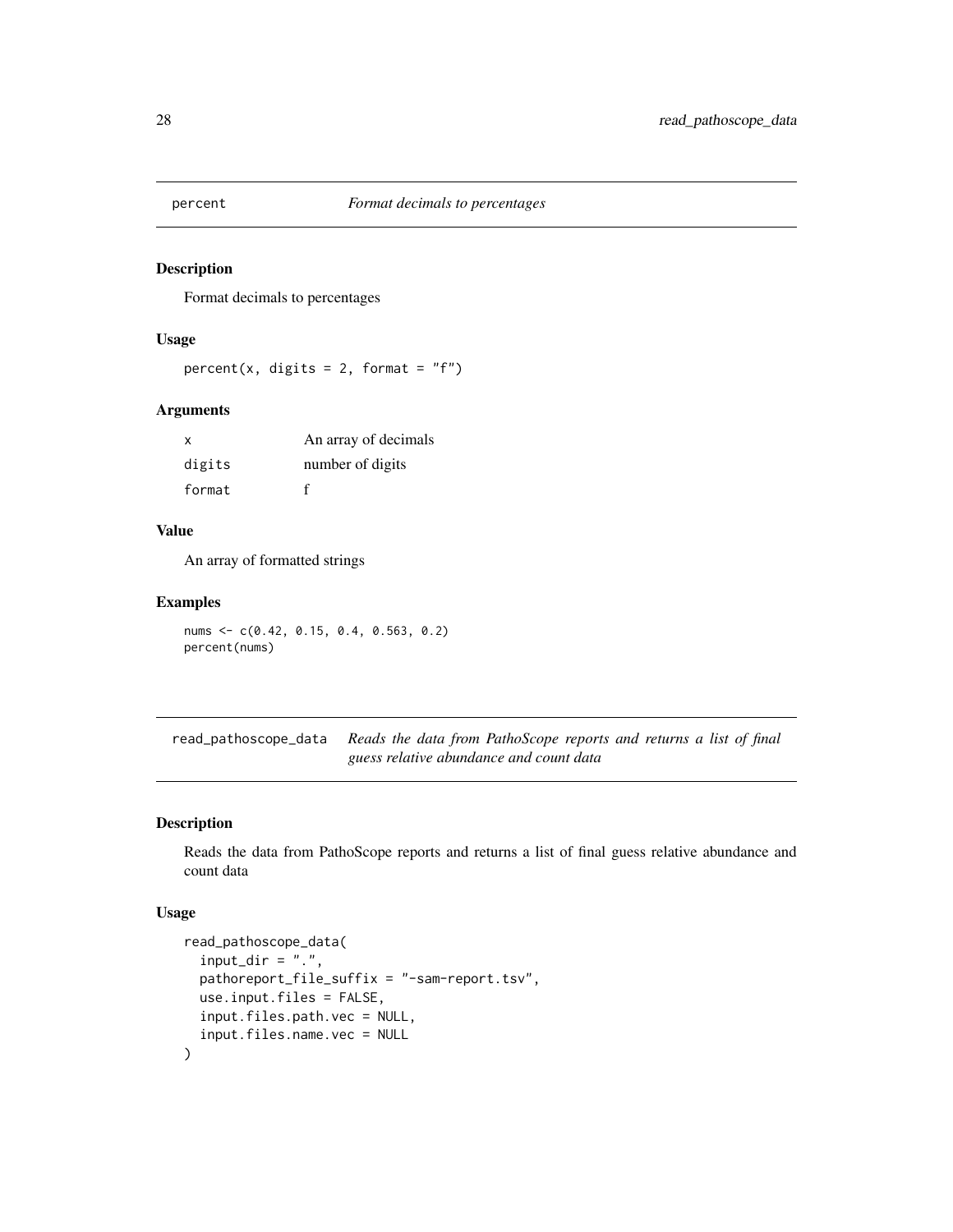#### <span id="page-28-0"></span>relabu\_barplot 29

#### Arguments

| input_dir               | Directory where the tsy files from PathoScope are located          |  |  |
|-------------------------|--------------------------------------------------------------------|--|--|
| pathoreport_file_suffix |                                                                    |  |  |
|                         | PathoScope report files suffix                                     |  |  |
| use.input.files         |                                                                    |  |  |
|                         | whether input dir to pathoscope files or directly pathoscope files |  |  |
| input.files.path.vec    |                                                                    |  |  |
|                         | vector of pathoscope file paths                                    |  |  |
| input.files.name.vec    |                                                                    |  |  |
|                         | vector of pathoscope file names                                    |  |  |
|                         |                                                                    |  |  |

#### Value

List of final guess relative abundance and count data

| relabu_barplot | Plot bar plots of sample and group level relative abundance |  |
|----------------|-------------------------------------------------------------|--|
|                |                                                             |  |

#### Description

Plot bar plots of sample and group level relative abundance

#### Usage

```
relabu_barplot(
 MAE,
 tax_level,
 order_organisms = c(),
 sort_by = c("nosort", "conditions", "organisms", "alphabetically"),
 group_samples = FALSE,
 group_conditions = "ALL",
 sample_conditions = c(),
 isolate_samples = c(),
 discard_samples = c(),
 show_legend = TRUE
)
```
#### Arguments

| <b>MAE</b>      | A multi-assay experiment object                                              |  |
|-----------------|------------------------------------------------------------------------------|--|
| tax_level       | The taxon level used for organisms                                           |  |
| order_organisms |                                                                              |  |
|                 | A character list of organisms to send to top                                 |  |
| sort_by         | Sort bars by one of c("nosort", "conditions", "organisms", "alphabetically") |  |
| group_samples   | A bool specifying whether to group samples                                   |  |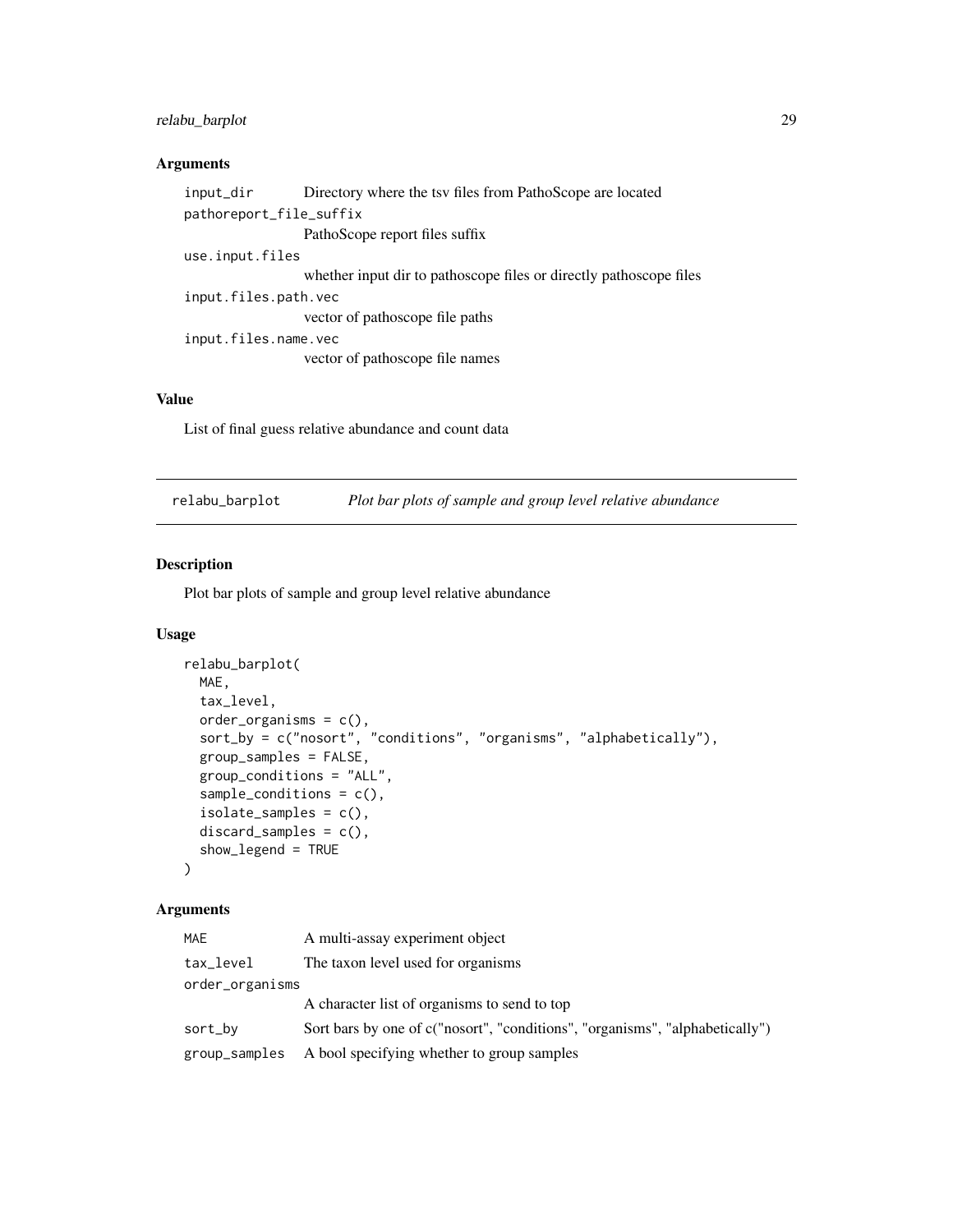<span id="page-29-0"></span>

| group_conditions                                                         |                                                     |
|--------------------------------------------------------------------------|-----------------------------------------------------|
|                                                                          | Group by one or more conditions e.g. "ALL" or "SEX" |
| sample_conditions                                                        |                                                     |
|                                                                          | Plot associatied conditions with samples.           |
| isolate_samples                                                          |                                                     |
|                                                                          | Isolate specific samples e.g. c("SAM_01", "SAM_02") |
| discard_samples                                                          |                                                     |
|                                                                          | Discard specific samples e.g. c("SAM_01", "SAM_02") |
| A bool specifying whether or not to show organisms legend<br>show_legend |                                                     |

#### Value

A plotly object

#### Examples

```
data_dir = system.file("extdata/MAE.rds", package = "animalcules")
toy_data <- readRDS(data_dir)
p <- relabu_barplot(toy_data,
                    tax_level="family",
                    order_organisms=c('Retroviridae'),
                    sort_by="organisms",
                    sample_conditions=c('SEX', 'AGE'),
                    show_legend=TRUE)
p
```

| relabu_boxplot | Plot boxplots comparing different organism prevalence across condi- |
|----------------|---------------------------------------------------------------------|
|                | tions                                                               |

#### Description

Plot boxplots comparing different organism prevalence across conditions

#### Usage

```
relabu_boxplot(
 MAE,
 tax_level,
 condition,
 organisms = c(),
  datatype = c("counts", "relative abundance", "logcpm")
\mathcal{L}
```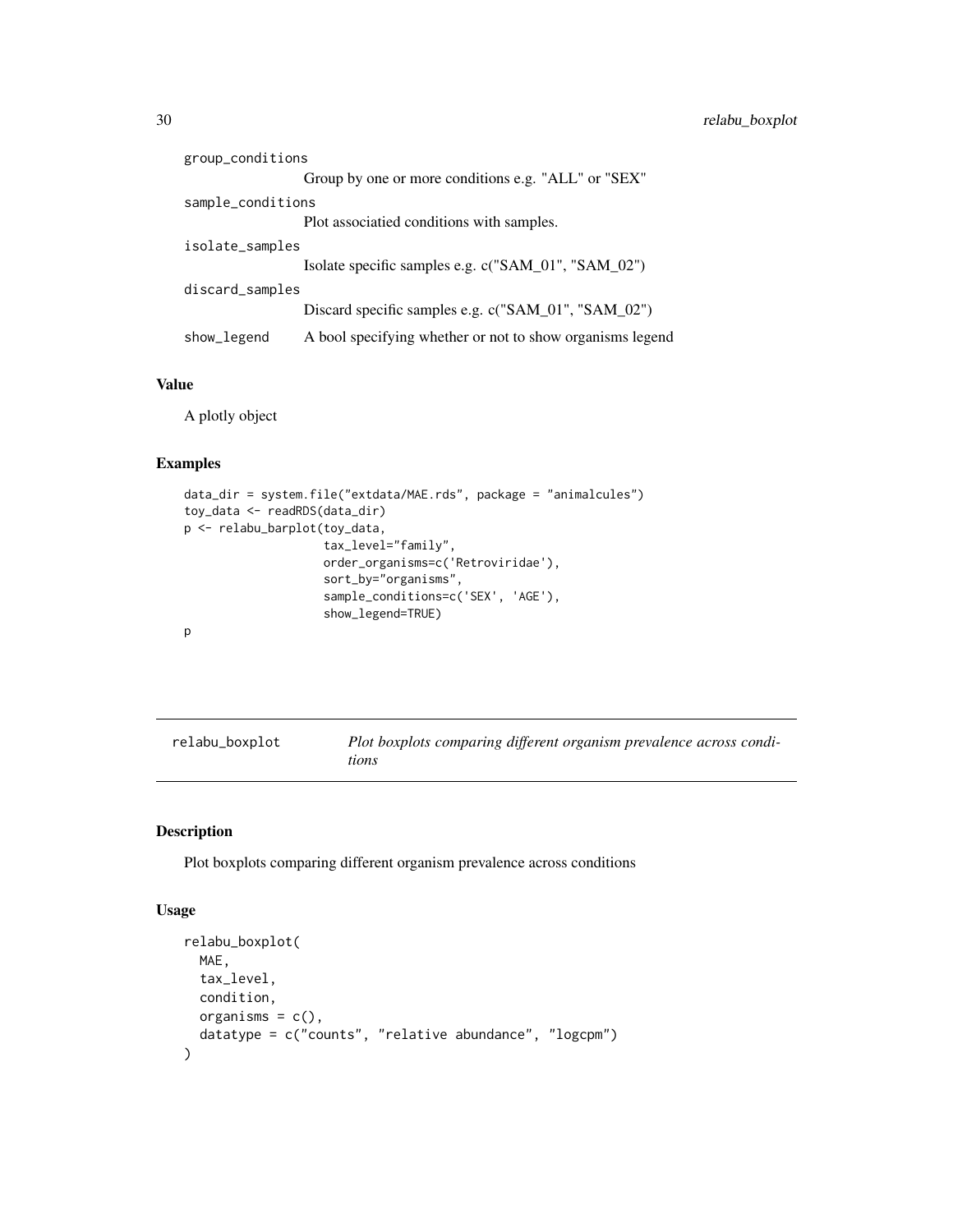#### <span id="page-30-0"></span>relabu\_heatmap 31

#### Arguments

| <b>MAE</b> | A multi-assay experiment object        |
|------------|----------------------------------------|
| tax_level  | The taxon level used for organisms     |
| condition  | Compare groups by condition e.g. 'SEX' |
| organisms  | Include organisms for plotting.        |
| datatype   | counts, relative abundance, logcpm     |

#### Value

A plotly object

#### Examples

```
data_dir = system.file('extdata/MAE.rds', package = 'animalcules')
toy_data <- readRDS(data_dir)
p <- relabu_boxplot(toy_data,
                    tax_level='genus',
                    organisms=c('Escherichia', 'Actinomyces'),
                    condition='SEX',
                    datatype='logcpm')
p
```

|  | relabu_heatmap |  |
|--|----------------|--|
|  |                |  |

relabu\_heatmap *Plot heatmap of sample level counts in logcpm*

#### Description

Plot heatmap of sample level counts in logcpm

#### Usage

```
relabu_heatmap(
 MAE,
  tax_level,
  sort_by = c("nosort", "conditions", "organisms", "alphabetically"),
  sample_conditions = c(),
  isolate_organisms = c(),
  isolate\_samples = c(),
 discard_samples = c(),
  log_ccpm = TRUE
\mathcal{E}
```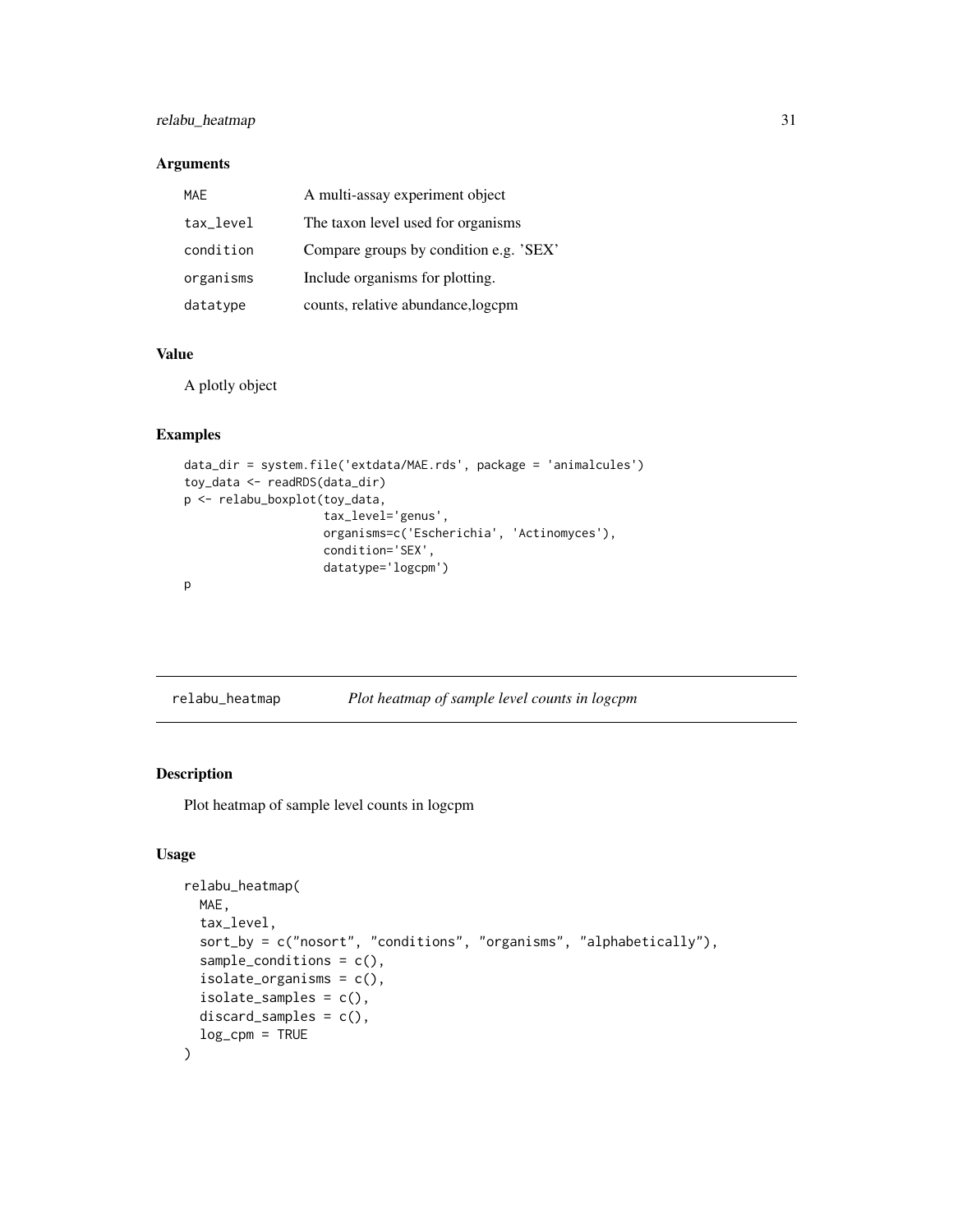#### <span id="page-31-0"></span>Arguments

| <b>MAE</b>        | A multi-assay experiment object                                              |  |  |
|-------------------|------------------------------------------------------------------------------|--|--|
| tax_level         | The taxon level used for organisms                                           |  |  |
| sort_by           | Sort bars by one of c('nosort', 'conditions', 'organisms', 'alphabetically') |  |  |
| sample_conditions |                                                                              |  |  |
|                   | Plot conditions e.g. c('SEX', 'AGE')                                         |  |  |
| isolate_organisms |                                                                              |  |  |
|                   | Isolate specific organisms e.g. c('Hepacivirus')                             |  |  |
| isolate_samples   |                                                                              |  |  |
|                   | Isolate specific samples e.g. c('SAM_01', 'SAM_02')                          |  |  |
| discard_samples   |                                                                              |  |  |
|                   | Discard specific samples e.g. c('SAM_01', 'SAM_02')                          |  |  |
| $log_{c}$ cpm     | Convert counts to logcpm                                                     |  |  |
|                   |                                                                              |  |  |

#### Value

A plotly object

#### Examples

```
data_dir = system.file('extdata/MAE.rds', package = 'animalcules')
toy_data <- readRDS(data_dir)
p <- relabu_heatmap(toy_data,
                   tax_level='genus',
                   sort_by='conditions',
                   sample_conditions=c('SEX', 'AGE'))
p
```
run\_animalcules *Run animalcules shiny app*

#### Description

Run animalcules shiny app

#### Usage

```
run_animalcules(dev = FALSE)
```
#### Arguments

dev Run the applicaiton in developer mode

#### Value

The shiny app will open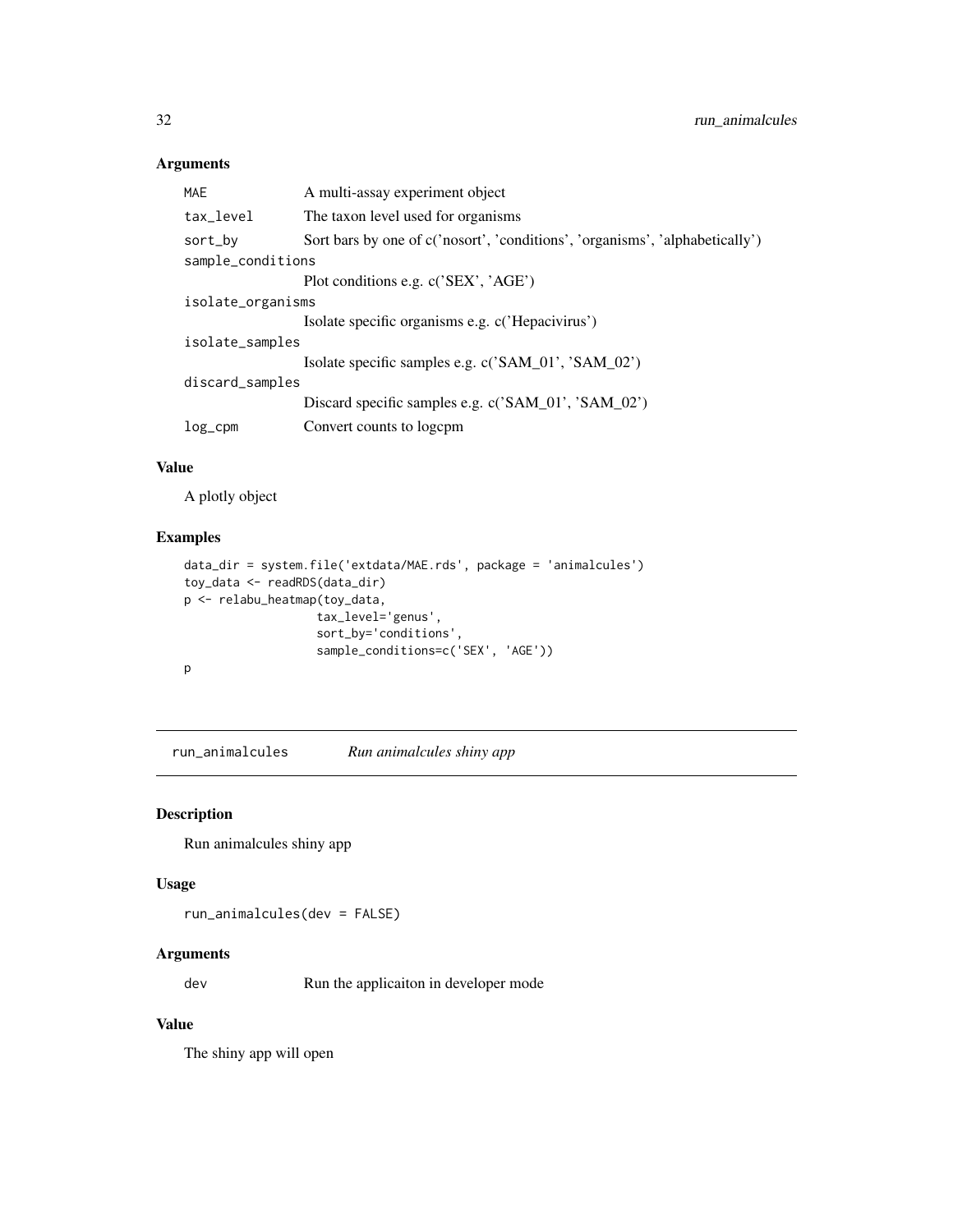#### <span id="page-32-0"></span>shannon 33

#### Examples

## Not run: run\_animalcules()

## End(Not run)

#### shannon *Get alpha diversity using shannon*

#### Description

Get alpha diversity using shannon

#### Usage

shannon(x)

#### Arguments

x A list of counts

#### Value

A single value

#### Examples

shannon(seq\_len(10))

simpson\_index *Get alpha diversity using simpson*

#### Description

Get alpha diversity using simpson

#### Usage

```
simpson_index(x)
```
#### Arguments

x A list of counts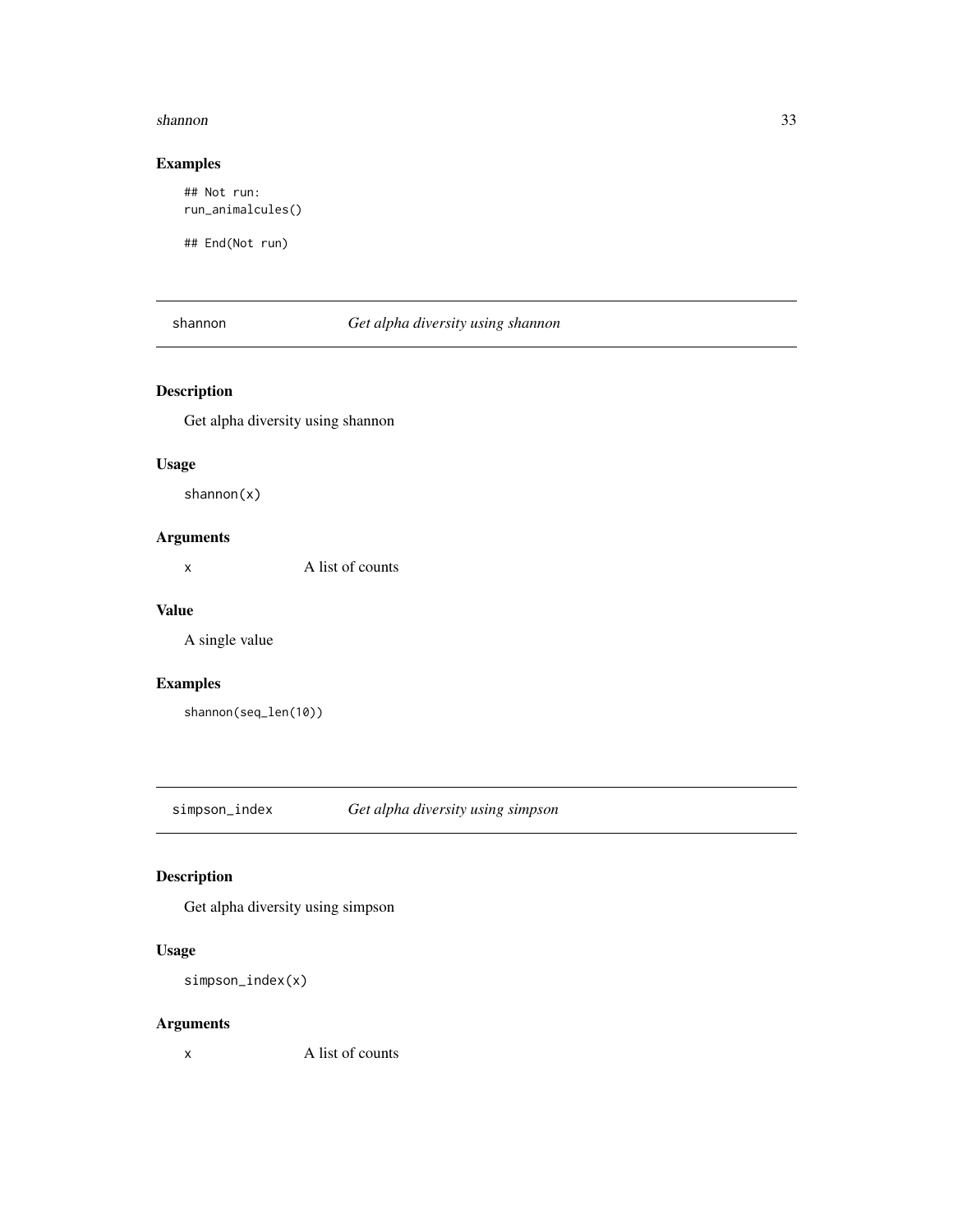#### Value

A single value

#### Examples

```
simpson_index(seq_len(10))
```
#### upsample\_counts *Upsample a counts table to a higher taxon level*

#### Description

Upsample a counts table to a higher taxon level

#### Usage

```
upsample_counts(counts_table, tax_table, higher_level)
```
#### Arguments

| counts table | A organism x sample data frame of counts |
|--------------|------------------------------------------|
| tax table    | A organism x taxlev data frame of labels |
| higher_level | Higher taxon level to upsample to        |

#### Value

A organism x sample data frame of counts

#### Examples

```
toy_data <- readRDS(system.file("extdata/toy_data.rds", package = "animalcules"))
tax_table <- toy_data$tax_table
sam_table <- toy_data$sam_table
counts_table <- toy_data$counts_table
counts_table <- upsample_counts(counts_table, tax_table, "phylum")
```
<span id="page-33-0"></span>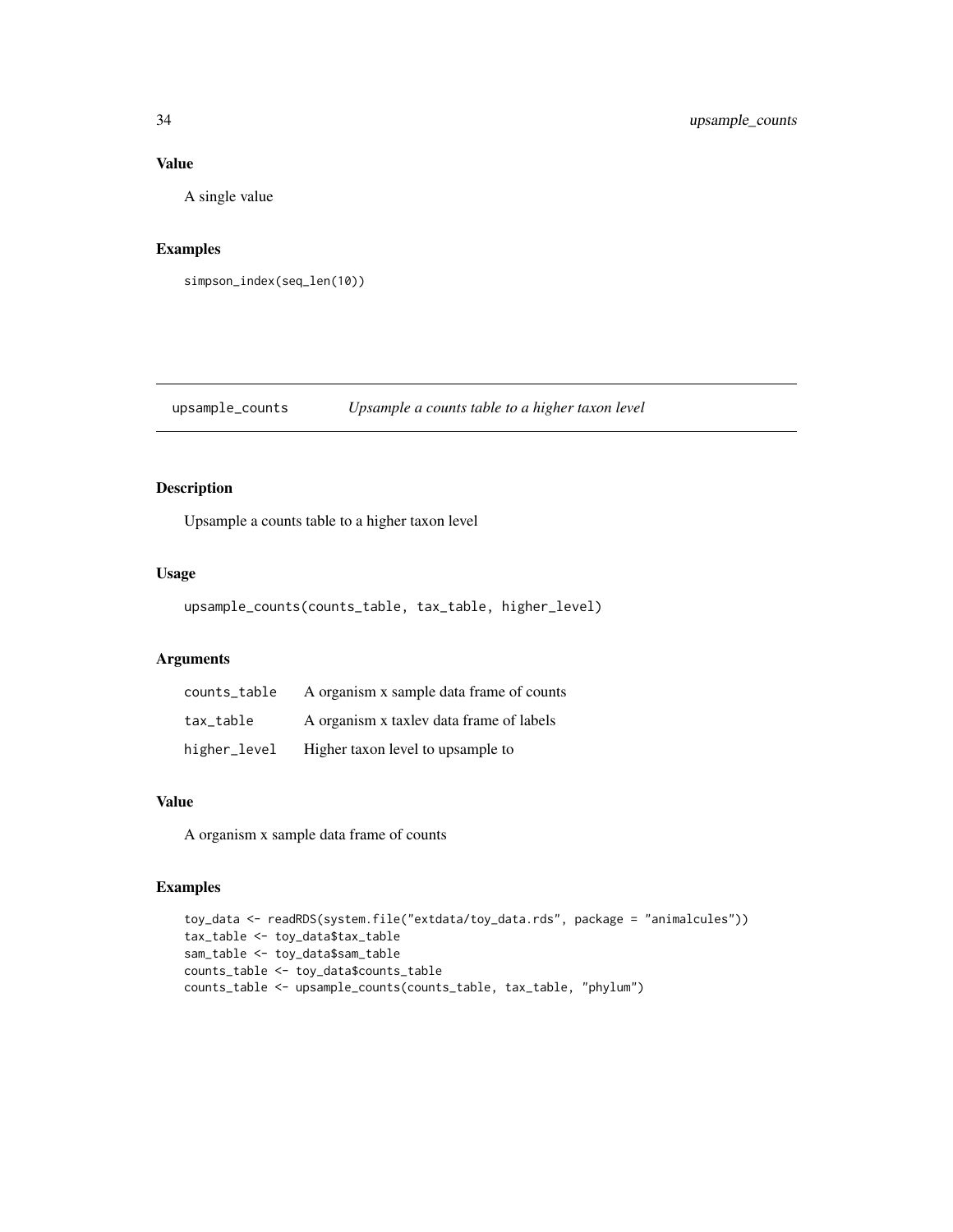<span id="page-34-0"></span>write\_to\_biom *Output biom*

# Description

Output biom

## Usage

write\_to\_biom(MAE, path\_to\_output)

## Arguments

| <b>MAE</b> | A multi-assay experiment object               |
|------------|-----------------------------------------------|
|            | path_to_output The folder to output biom file |

#### Value

A message